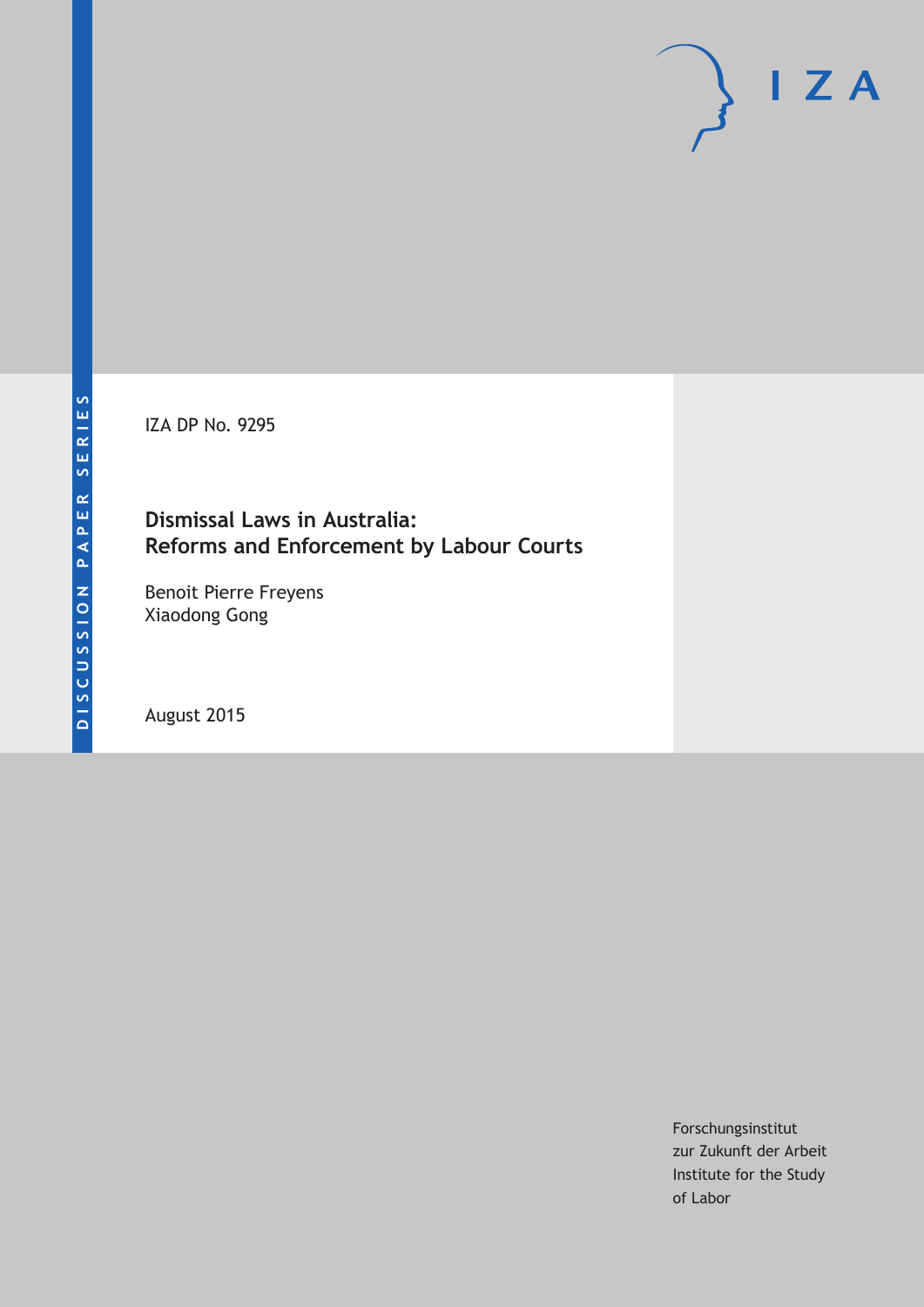# **Dismissal Laws in Australia: Reforms and Enforcement by Labour Courts**

# **Benoit Pierre Freyens**

*University of Canberra and Australian National University* 

### **Xiaodong Gong**

*University of Canberra and IZA* 

Discussion Paper No. 9295 August 2015

IZA

P.O. Box 7240 53072 Bonn **Germany** 

Phone: +49-228-3894-0 Fax: +49-228-3894-180 E-mail: iza@iza.org

Any opinions expressed here are those of the author(s) and not those of IZA. Research published in this series may include views on policy, but the institute itself takes no institutional policy positions. The IZA research network is committed to the IZA Guiding Principles of Research Integrity.

The Institute for the Study of Labor (IZA) in Bonn is a local and virtual international research center and a place of communication between science, politics and business. IZA is an independent nonprofit organization supported by Deutsche Post Foundation. The center is associated with the University of Bonn and offers a stimulating research environment through its international network, workshops and conferences, data service, project support, research visits and doctoral program. IZA engages in (i) original and internationally competitive research in all fields of labor economics, (ii) development of policy concepts, and (iii) dissemination of research results and concepts to the interested public.

IZA Discussion Papers often represent preliminary work and are circulated to encourage discussion. Citation of such a paper should account for its provisional character. A revised version may be available directly from the author.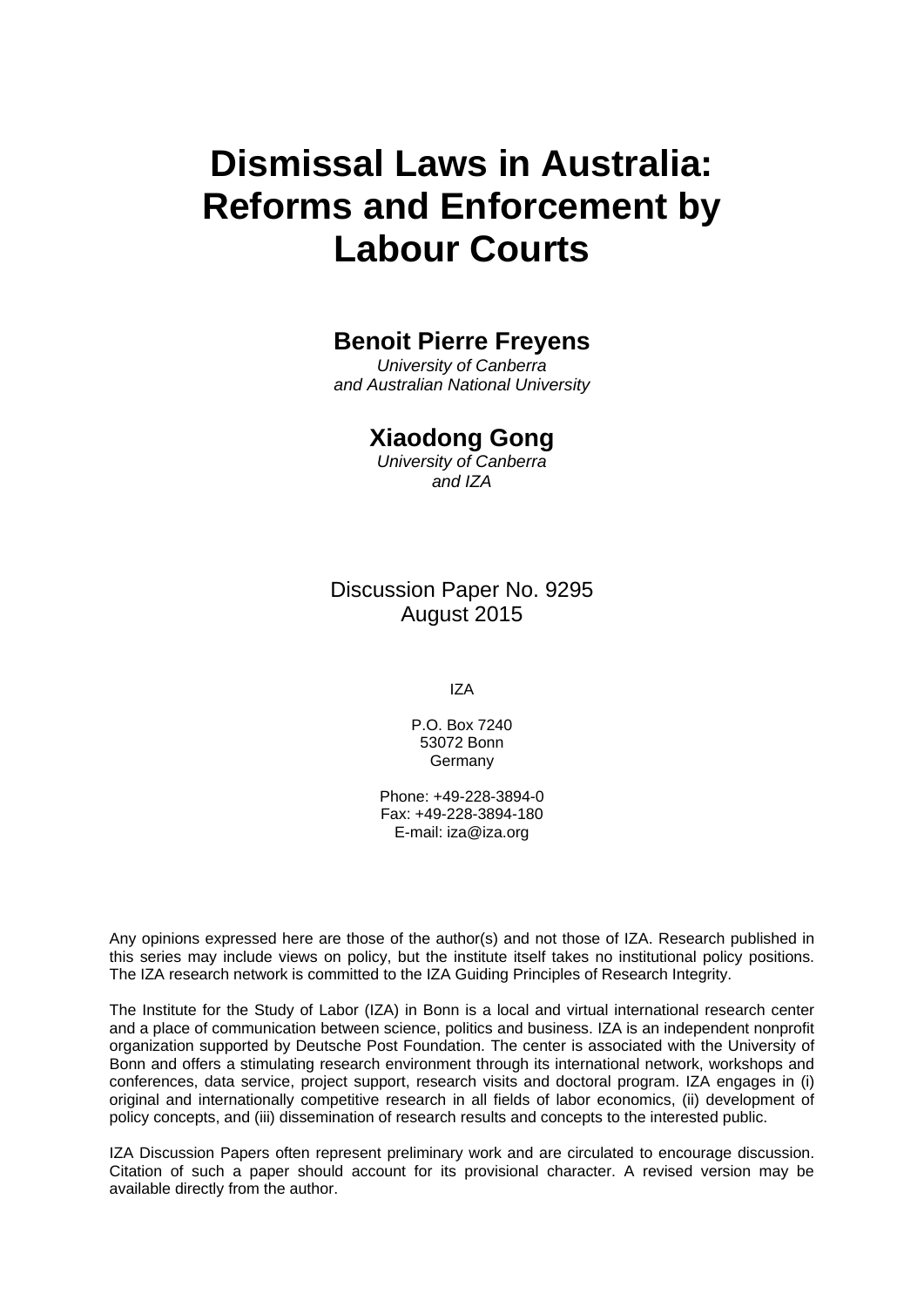IZA Discussion Paper No. 9295 August 2015

# **ABSTRACT**

# **Dismissal Laws in Australia: Reforms and Enforcement by Labour Courts**

The paper analyses the arbitration of dismissal disputes by Australian labour courts over a 15 years' time span characterized by two major legal reforms to unfair dismissal statutes. We isolate two channels by which we think the social values of the Federal government affected the decisions of the courts: (i) through changes to established rules (the legal standards guiding decisions) and (ii) through labour court appointments (changing the composition of decision-makers). We study these two questions by analysing the probability of plaintiffs' victory in Australian labour court, using a panel of 81 judges and 2,223 decisions. We test for and subsequently exploit the randomized matching of labour court judges with unfair dismissal cases. We also test for and address the Priest-Klein selection effect, which is known to potentially invalidate analysis of trial cases. Using several model specifications we find significant effects from both channels: statutory reforms and judges' work background have strong and significant effects on case outcomes.

JEL Classification: J52, K31, K41

Keywords: unfair dismissal laws, judicial backgrounds, case outcomes

Corresponding author:

Xiaodong Gong NATSEM University of Canberra ACT, 2601 Australia E-mail: xiaodong.gong@canberra.edu.au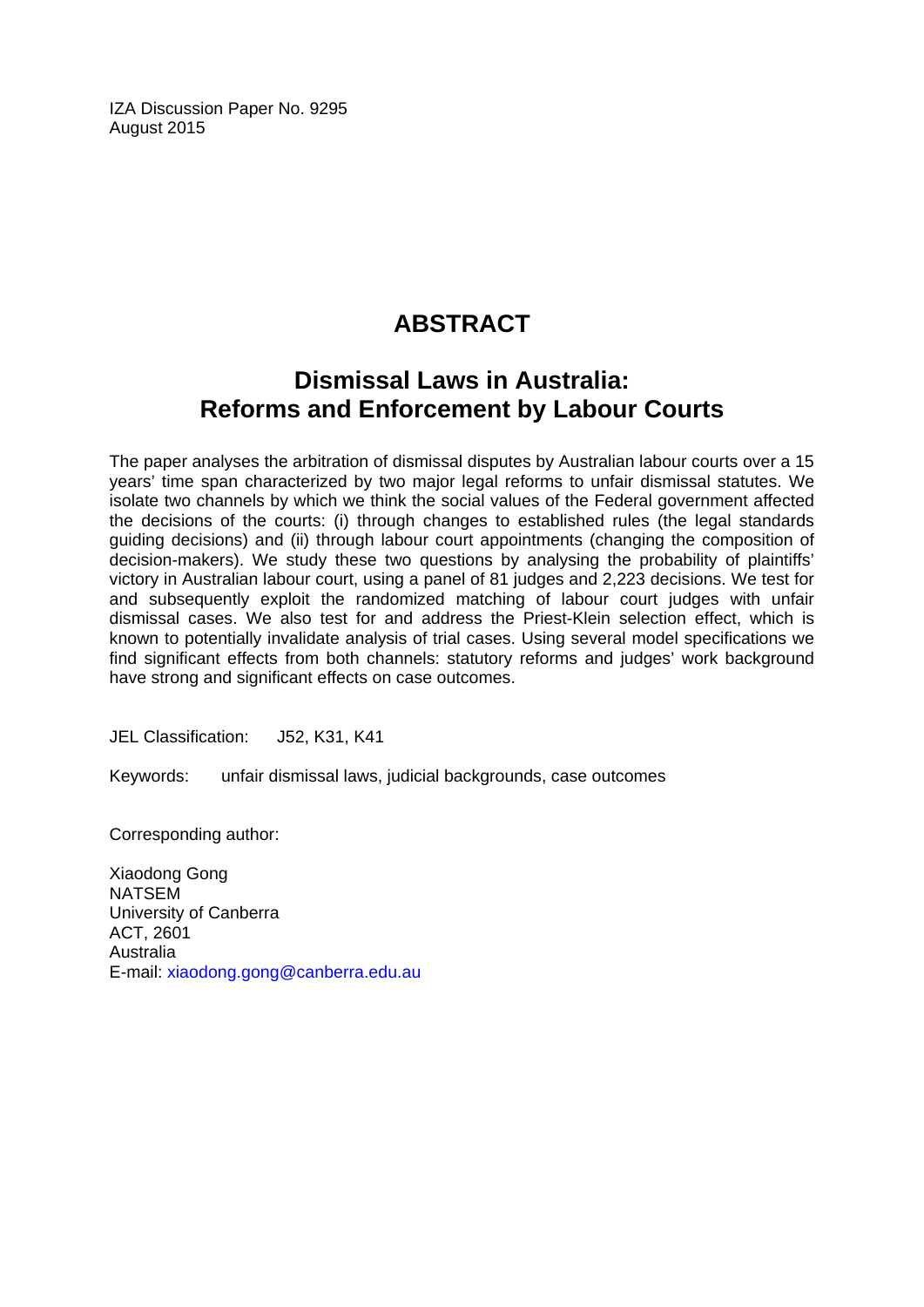# **1 Introduction**

In this paper we analyse the arbitration of dismissal disputes by Australian labour courts over a long period of time characterized by two major legal reforms to unfair dismissal statutes. In this endeavour, our interest is to test for government influence in the decisions of the courts administering unfair dismissal disputes. More particularly we want to test whether the social values of conservative and progressive governments have any bearing on courts' outcomes. Workplace justice is an ideologically charged concept and labour courts operate in a context in which judicial decisions rely as much on social values as on established rules Brennan (1996). Social values ('efficiency', 'freedom', or 'fairness') emerge from the day-to-day projection of strong ideological arguments over workers' rights to job security, business freedom to adjust or discipline their workforce, and appropriate levels of government intervention in labour markets. By contrast, established rules about employment protection reflect a longer term evolution of acceptable norms and standards embodied either in in case law or in statutory law (unfair dismissal laws).

Unfair dismissal laws aim at striking a balance between workers' demand for employment security and firms' demand for flexible workforce adjustment and discipline. Because these demands are to a very large degree mutually exclusive<sup>1</sup>, the resolution of dismissal disputes through public arbitration institutions is controversial and prone to ideological debate and use of value judgements<sup>2</sup>. Furthermore, judicial ideology is likely to play a bigger role in labour courts than in common law courts. Australian labour courts are 'quasi-courts' (a hybrid between a court and a public administration) and they operate with weaker standards than Federal (common law) courts. By legislated statute, labour court judges arbitrating unfair dismissal disputes apply a 'balance of probabilities' standard to their decisions, which is much weaker than the 'beyond reasonable doubt' standard required of common law judges in Federal courts. Even in very complex cases, it is sufficient that the judge in charge of the case believes that the balance of probabilities weighs slightly more in favour of one of the parties to make a decision conforming to that standard. In this context, the social values and work background of a labour court judge could play a much bigger role than in common law courts.

With so much judicial discretion at play and the control of such an ideologically contested ground at stake, it is unsurprising that governments of different political persuasion should attempt to tip the balance of workplace justice towards their preferred policy stance and social values. Government 'activism' could operate through two channels: (i) direct amendments to statutory laws, which affect established rules and judge's discretion to administer workplace justice; and (ii) changes in the composition of labour courts, which affect the development of case law or the way in which established rules are interpreted and applied to case decisions.

<sup>&</sup>lt;sup>1</sup>There are various arguments that unfair dismissal laws achieve much more than merely providing security to workers and imposing adjustment costs to firms. For instance, in large organisations, the laws may help improve productivity by correcting information asymmetries deterring workers' investment in firm-specific skills, or in adoption of new technologies Gavin (1986), Emerson (1988), Buechtemann (1993)

<sup>2</sup>Although it is not the main theme of our article, it is worth noting that there is little consensus in the academic literature on the social benefits and economic impacts of employment protection laws. There has been considerable research interest in the U.S, Europe and Australasia about the labour market effects of these laws (on employment levels, productivity, wages, job transition, unemployment duration, minority groups, etc.). Good reviews of this literature can be found in Bertola (1999), Addison and Teixeira (2003), Verkerke (2009), and Skedinger (2010).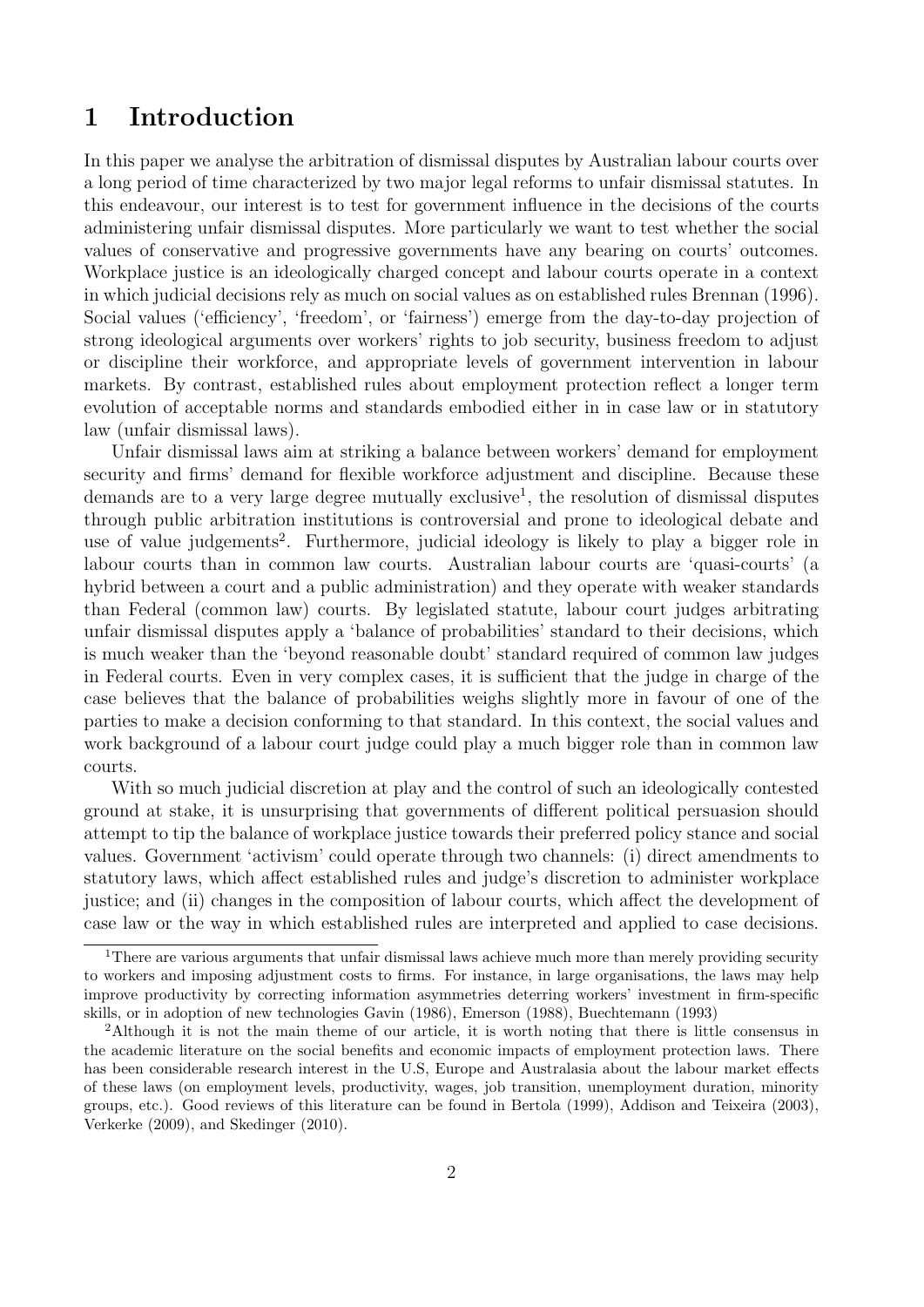The former captures changes in the context in which decisions are made, whereas the latter represents changes in the composition of the set of decision-makers.

If the judicial processes of labour courts are not value-free, a judge who has insufficient evidence to decide a case based on established rules may rely on her own ideological beliefs to issue a decision. It has long been believed that case outcomes are indeed influenced by judges' characteristics, especially their ideological and work backgrounds. For example, a 'legal realism' view predominantly developed and tested in the United States (US) holds that judges often behave as activists, deviating from independent and impartial rulings in the pursuit of strategic interests. An extensive legal and political science literature empirically examines this issue. However, most of this evidence is US-based, unrelated to labour law, and limited to cases for which the court publishes an opinion (mostly appellate opinions).

We address the first question (effects from reforms to established rules) by quantifying the degree to which the decisions of judges may have adjusted to several reforms to Federal unfair dismissal laws that took place in Australia over the last 20 years. We address the second question (compositional effects from ideological appointments) by estimating the extent to which judges' political and work backgrounds determine the outcome of arbitration cases (ie, independently of *direct* changes to established rules). Since it is reasonable to believe that the processes by which labour courts formulate judicial decisions are unlikely to be value-free, there is a significant probability that judicial decisions may at least partly draw from these social values. If some or all of judicial appointees act through their decisions as indirect vectors of their appointing party's ideology then the arbitration of dismissal disputes presents an ideal field of study to test for the extent of political influence in the rulings of appointees.

One of the major hurdles to overcome in our endeavour is addressing the selection effect: cases adjudicated in courts are unlikely to be a representative sample of all cases lodged. The influential Priest and Klein (1984) study argues that tried cases are the most complex ones: since weak and strong cases are weeded out through conciliation and settlement of disputes, only those with inconclusive evidence and claims remain. Those claims that proceed to a hearing are therefore characterised by divergent expectations of the parties due, at least in part, to the unpredictability (complexity) of the case. If this assertion is correct, a legal regime more favourable to dismissed employees leads to more settlement favourable to the claimants and vice versa if the legal reforms favour employers, but it does not affect the most complex cases reaching a trial. When the parties are able to predict the result of the verdict sufficiently accurately (i.e., when their prediction error goes to zero), and under certain conditions, the really complex cases still reach courts with a 50-50 probability of success. In this context, changes to the law and/or judicial backgrounds of the judges are irrelevant for case outcomes. The Priest-Klein model has been tested in a large number of litigation settings, drawing support (e.g., Kessler et al. (1996)) and criticism (e.g., Wittman (1988)), but its influence is such that inferences from any empirical association between measures of legal change and changes in the win-loss percentage have often been met with scepticism by researchers. Recent research suggests nonetheless that much information can nonetheless be inferred from trial cases about the effects on judicial decisions of legal changes and court composition. In particular, Klerman and Lee (2014) show that when there exists information asymmetry between the disputing parties, or when their prediction error is sufficiently large (which is often the case in reality), even if there is a selection effect *a la* Priest & Klein, inference can still be made over the influence of judges' social values or changes in established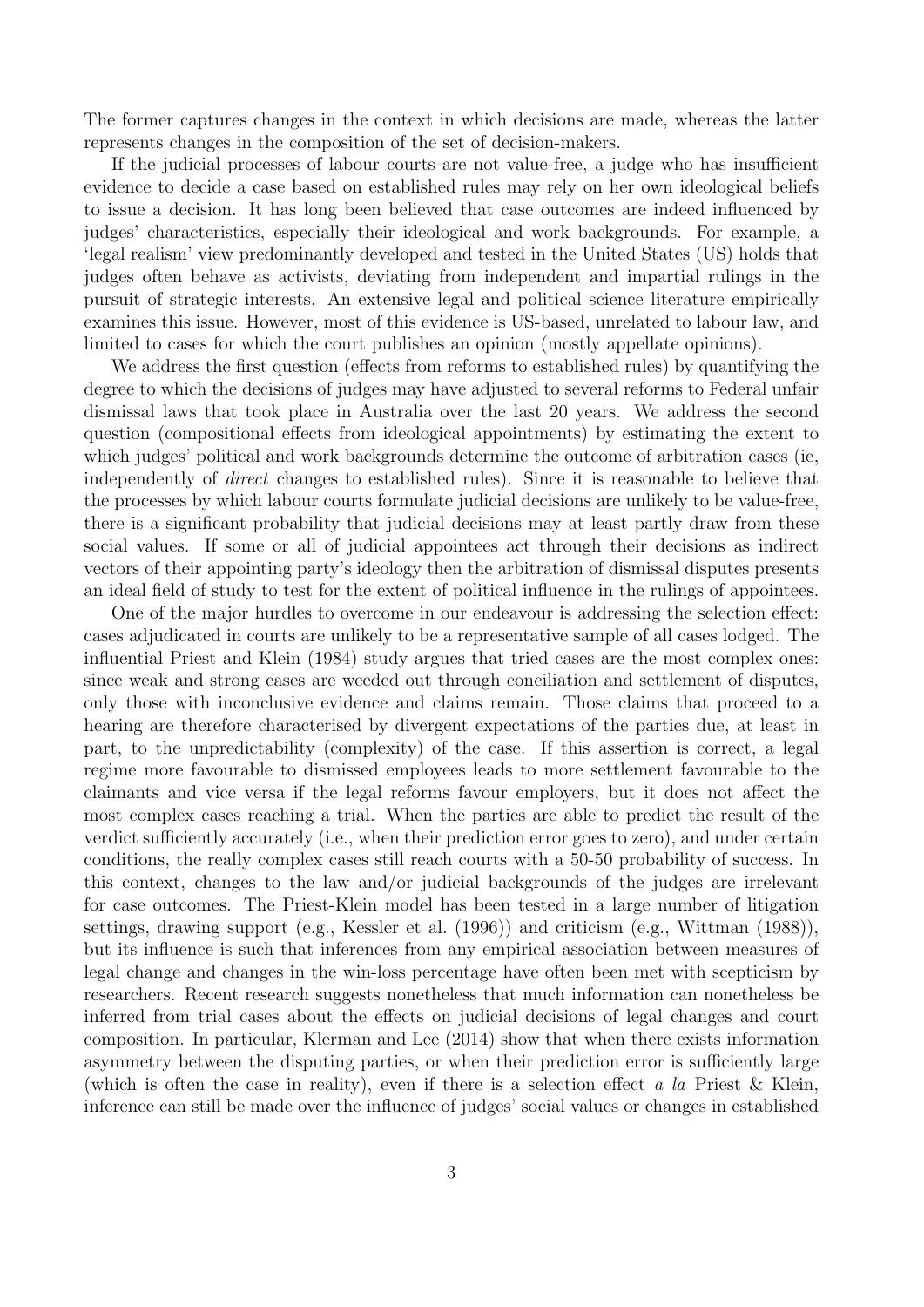rule on the verdicts. The loose 'balance of probabilities' standard in force in Australian labour courts is likely to meet his criterion (absence of a clear judicial standard), enabling us to justify the use and analysis of trial cases to address our research questions.

A second hurdle to overcome in our quest to isolate reforms and compositional effects in arbitrated decisions is the potential presence of a second selection effect: if litigants know in advance which judge will decide their case they may pull out (or press on) when they think the identity of the judge lowers (raises) their chance of success. Of further concern still, if judges could cherry-pick the dismissal cases they would prefer to arbitrate, they may themselves selfselect into (or out of) some types of cases. Either way, our identification strategy would be compromised. In order for us to to successfully and convincingly link a judge's characteristics with her decisions, it is essential that the set of cases that she decides has on average the same characteristics as the cases faced by other judges. In the third section of this paper we explain how we test for the randomised allocation of cases to judges, and the conclusions we draw from this exercise.

Section 2 of our paper offers background information about the functioning of Australian labour courts, unfair dismissal applications and their allocation to judges (or commissioners<sup>3</sup>). We also present the underlying statutory laws and two major reforms to these laws, legislated in 2005 and 2008 respectively, and implemented in 2006 and 2009. Also discussed in Section 2 is the influence of potential Priest-Klein selection effects and how we address this issue. Section 3 presents our data sources and characteristics, some descriptive analysis of the data, and the results from our randomised experiment tests. In Section 4 we present our panel data methods and specifications, and then discuss the results of our analysis of contextual (legal reforms) and compositional (judges' profiles) effects in judges' decisions. Section 5 concludes the article.

## **2 Institutional background and related literature**

### **2.1 Labour courts in Australia**

The Fair Work Commission (FWC) is the labour court in charge of conciliating and arbitrating a range of labour market disputes in Australia. It is divided into ten panels, one of the most prominent being the Termination of Employment Panel (TEP). Judges of the TEP (referred to as 'commissioners') are appointed on a permanent full-time basis until they reach 65 years of age. They are appointed by the Governor-General of Australia on the recommendation of the government of the day. Nominations for labour court appointment are based on candidates' demonstrated expertise in workplace relations, labour law, business management, knowledge of the workings of specific industries, etc. Judges are therefore selected from a diverse range of occupational backgrounds, but most are lawyers and attorneys (others are former businessmen, human resources managers, industry experts, union delegates or civil servants). Other FWC panels (e.g. Industrial Action, or Minimum Wages) allocate cases to judges on the basis of their industry-specific background but this is not the case for the TEP where case allocation is independent of the specific background of the judge and operates

<sup>3</sup>Australian labour courts are statutory agencies of the Federal government. To reflect their hybrid nature (court + public service agency), labour courts judges are referred to as 'commissioners'. We will use 'judges' and 'commissioners' interchangeably hereafter in this paper.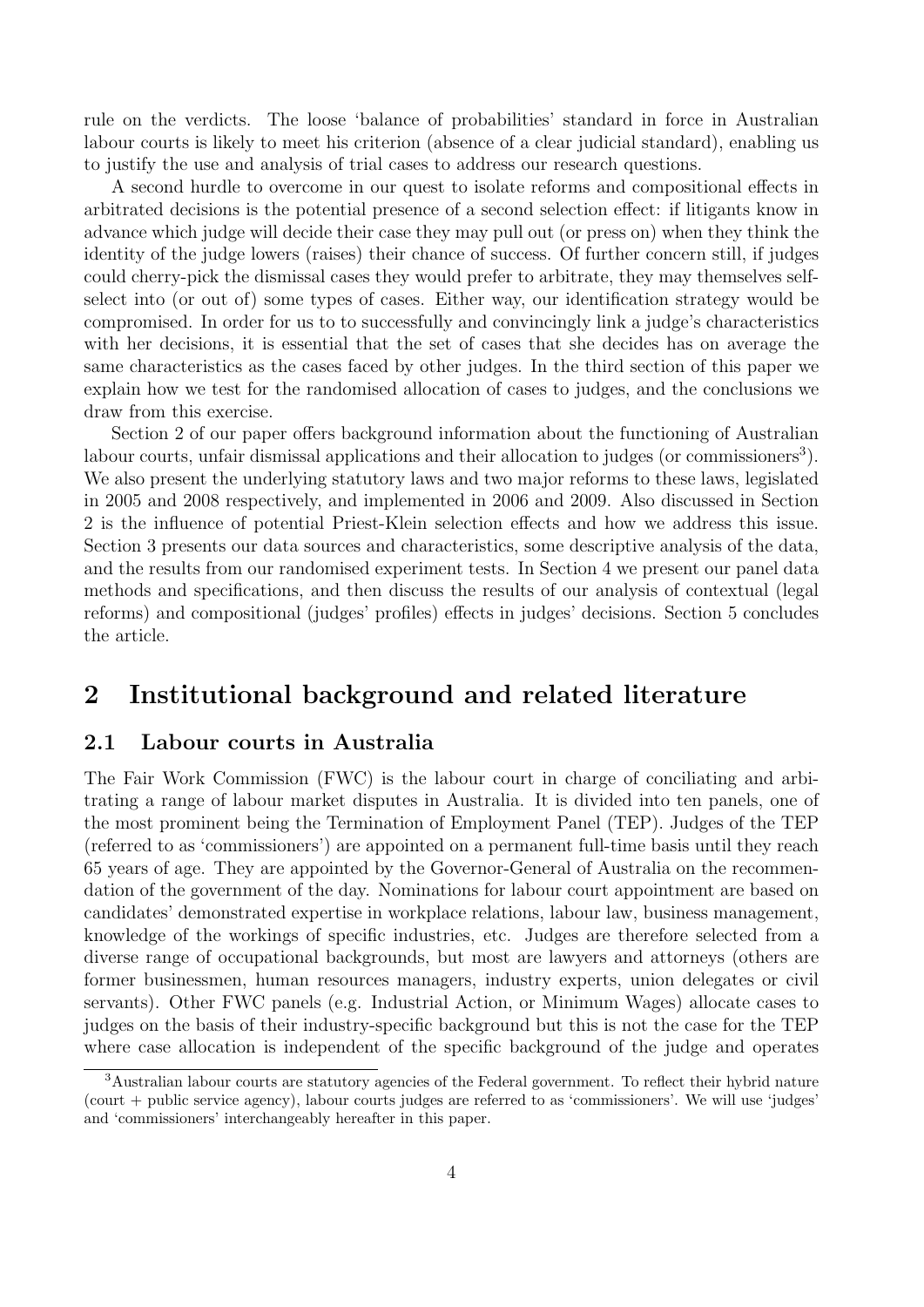through an entirely random process. At the start of each month, the Head of the TEP fills a roster, which matches judges to cases through a lottery<sup>4</sup>. There are a few (minor) exceptions to this rule. In the Western Australian representation of the TEP cases are allocated 'off the clock' to whichever judge is available at that precise moment. There are also no permanent representations of the TEP in Tasmania and the Northern Territory. All Tasmanian cases in our data are decided by the same commissioner (from the State of Victoria). Matters in the Northern Territory are allocated to the member on the roster for the month in which a particular file is listed. Matters will occasionally be allocated to members in states other than where the parties are located. This includes files requiring arbitration as well as those with jurisdictional issues. There are a number of reasons matters may be allocated to an interstate member. Generally, there is at least one member from the New South Wales courts who also sits on the Queensland roster for unfair dismissal arbitrations. It also happens that in times of peak workload or when members are on leave, matters may be allocated to members interstate. Some matters can be dealt with on the papers by interstate members and there are members who may elect to list matters via telephone or video conference all of which allow matters to be dealt with across state borders.

### **2.2 Established rules and legal change**

Since one of our two research questions is to determine the extent to which judicial decisions are affected by regulatory change, it is appropriate to review the three main statutory regimes governing unfair dismissal protection over the relevant period for our study. Federal (Commonwealth) regulation of unfair dismissals began under the Keating government with the enactment of the 1993 *Industrial Relations Reform Act*, which utilised the Commonwealth's external affairs power, and was modeled on the International Labour Organisation's Convention on Termination of Employment (Convention 158). Dismissals were defined as unfair if third parties (labour courts and tribunals) could, upon review of the evidence, establish them as being 'harsh, unjust or unreasonable'. A labour court, the Australian Industrial Relations Commission (AIRC) was put in charge of handling unfair dismissal cases and make orders for reinstatement or compensation to unfairly dismissed employees. Australian States, beginning with South Australia in 1972, had already introduced their own dismissal regulations well before Federal law was enacted, and these State provisions continued to be applied after the introduction of the Commonwealth legislation, leaving a complex web of regulations with jurisdictional ambiguities. Many cases were brought in the early years of the Commonwealth's 1993 Act, generating significant protest from employers. The legislation and procedures were refined in the years which followed until a more workable balance appeared to have been achieved under the renamed *Workplace Relations Act 1996* (WRA).

The election of the Howard government in 1996 triggered renewed pressure from employer organisations to remove unfair dismissal regulation, especially for small business. When the Howard government achieved control of both Houses of Parliament in 2005, reform of unfair dismissal regulation was announced as a major component of the government's WorkChoices changes, embodied in the *Workplace Relations Amendment (Work Choices) Act 2005*, which came into force on 26 March 2006. Under WorkChoices (WCH) Commonwealth jurisdiction

<sup>4</sup>This information was verified and confirmed in November 2011 through telephone interview with one of Fair Work Australia's Senior Deputy Presidents.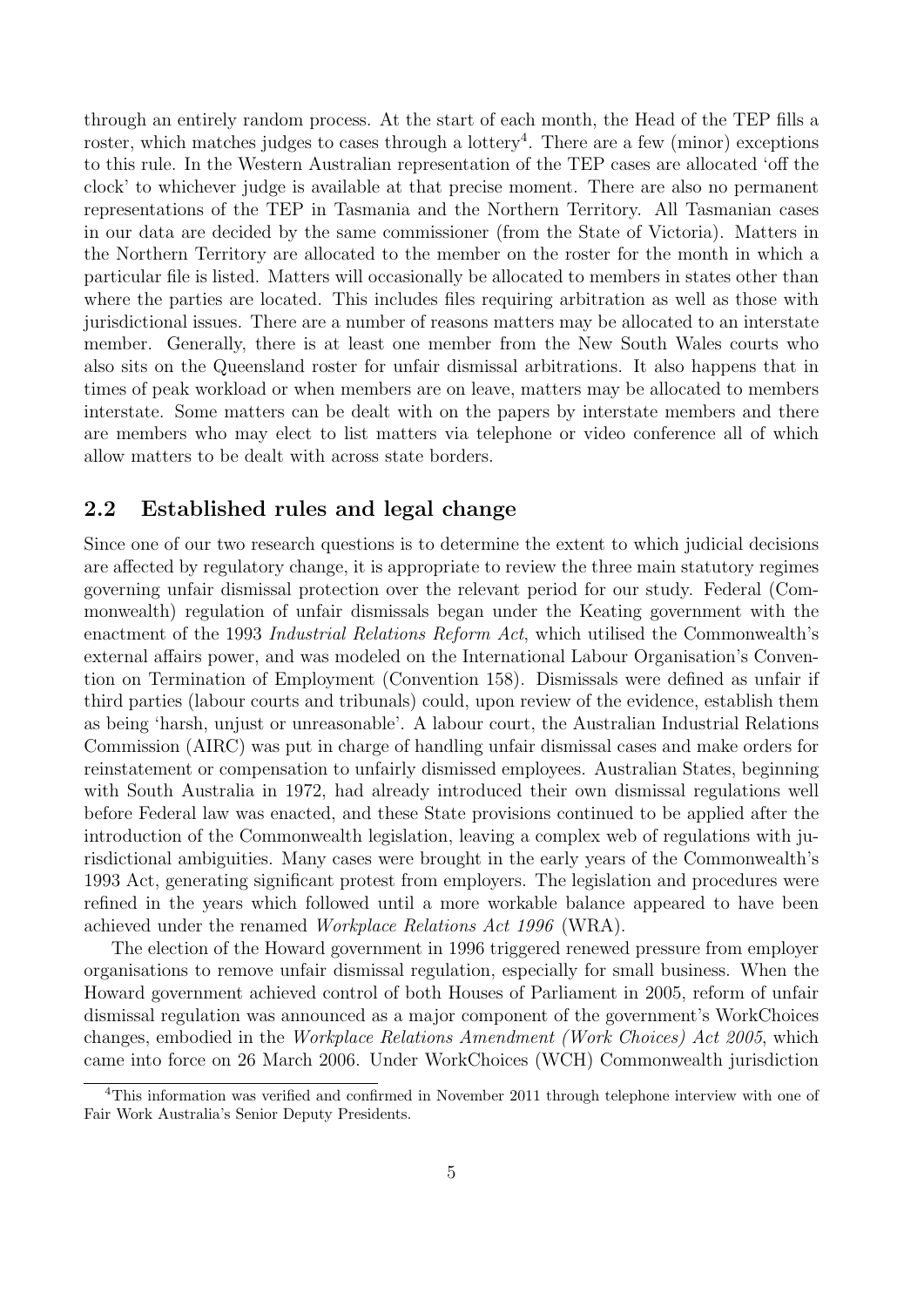increased significantly as the legislation utilised the Commonwealth's corporations power to supersede State jurisdiction for all employment contracts of incorporated businesses. However, the WorkChoices reforms also considerably reduced the coverage of the laws; businesses employing less than 100 workers were exempted from unfair dismissal claims, scope was reduced for employees making claims on procedural grounds, and a new definition of redundancy as a dismissal for 'genuine operational reasons' (such reasons only had to exist, dismissals need not be required by these operational reasons) ruled out claims many of which would have succeeded under the previous regulatory regime. The then Department of Employment and Workplace Relations estimates that WorkChoices reduced the coverage of protected employees from 6.7 to 3.7 millions, a 45 per cent reduction in coverage Department of Education, Employment and Workplace Relations (2012) and indeed, the number of claims lodged toand arbitrated by labour courts subsequently dropped very substantially between 2006 and 2009 Freyens and Oslington (2013).

After the election of the Rudd/Gillard Labour government in 2007 the WorkChoices legislation was repealed and replaced by the *Fair Work Act* (FWA) which came into force in July 2009, administered by a new body: Fair Work Australia. Coverage of workplaces by Federal legislation increased further with the transfer of State powers to the Commonwealth by all states except Western Australia. Employees of businesses with less than 100 employees were now once again eligible to claim unfair dismissal. Businesses with less than 15 employees were covered by the Small Business Fair Dismissal Code (a streamlined compliance procedure for business, which arguably facilitates the demonstration of fair dismissal to third parties). Employees of businesses with less than 15 employees also faced a longer qualifying period (one year, compared with 6 months for larger firms) and limited redress provided employers can show they have followed the Code. Protection for workers was increased by the restoration of the older definition of 'genuine redundancy'. In 2013, minor revisions to the *Fair Work Act 2009* saw the qualifying period to lodge a claim extended from two to three weeks after the dismissal, and the labour courts renamed the Fair Work Commission. The election of the Abbott government in September 2013 has not yet led to new reforms but the Productivity Commission was recently tasked to conduct an Inquiry into the Workplace Relations Framework (with employment protection featuring prominently as one five areas to be investigated) and is due to report in November 2015. Further insight into the main differences between dismissal regulation under the three regimes can be drawn from the legal literature Stewart (2012), Stewart and Forsyth (2009) and Chapman (2009).

#### **2.3 Social values and judicial ideology**

A second aim of this paper is to ascertain the degree of ideological bias in the decisions of labour courts. If ideological bias is present in the decision of labour court commissioners, then the composition of courts, which changes regularly through attrition and governmentmade appointments is another channel through which the social values of political parties may influence judicial decisions. Compared to, e.g., civil courts, judicial ideology is likely to play a bigger role in labour courts. As mentioned earlier, in most countries, labour courts are 'quasi-courts' (a hybrid between a court and a public administration) and they operating with weaker standards than common law courts. In Australia, labour court judges arbitrating unfair dismissal disputes apply a 'balance of probabilities' standard, which is much weaker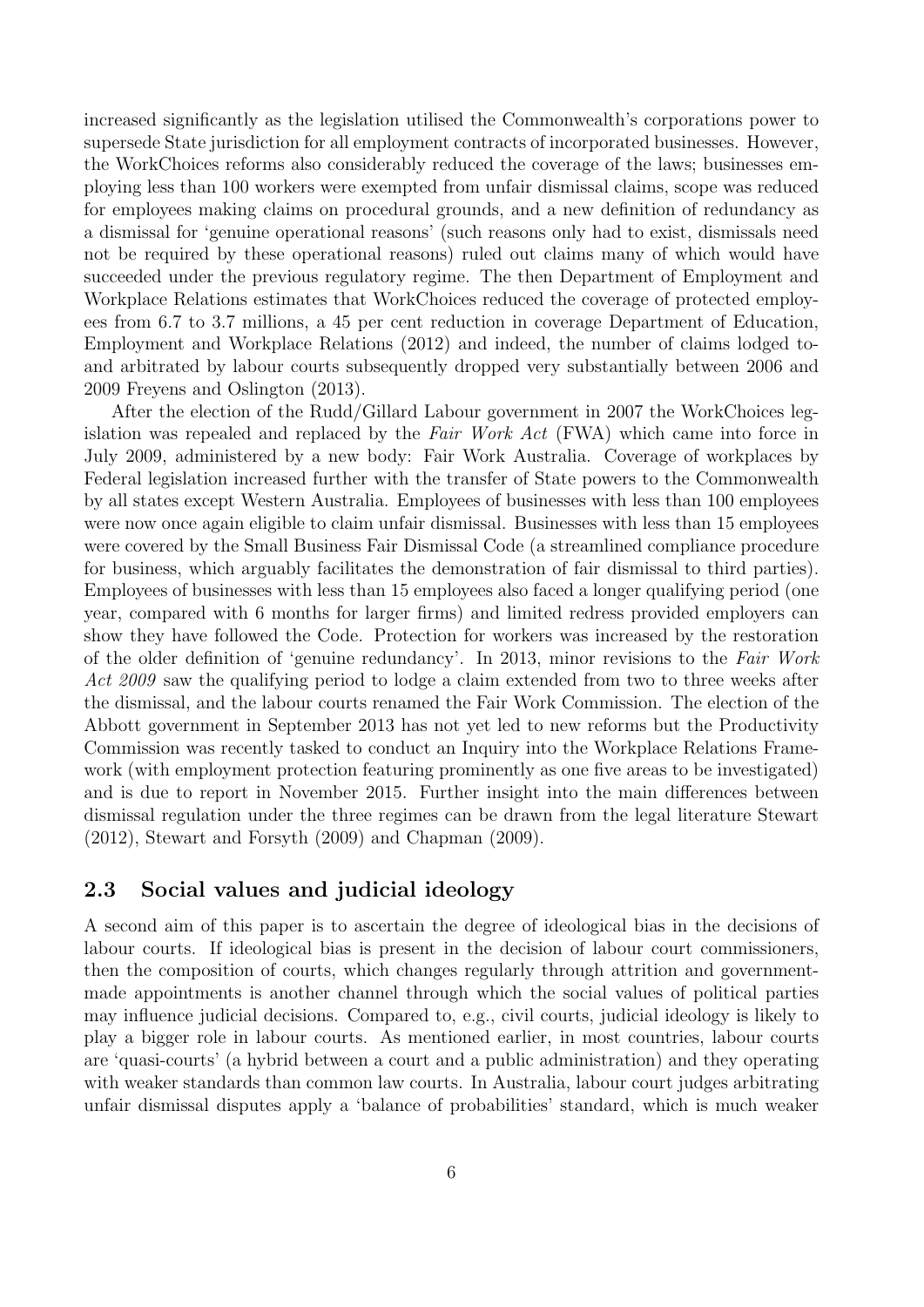than the 'beyond reasonable doubt' standard required of common law judges ruling in Federal courts. Even in very complex cases, it is sufficient that the judge in charge of the case believes that the balance of probabilities weighs slightly more in favour of one of the parties to make a decision conforming to that standard. At some extreme, judges have for instance been able to rule in favour of the employee based upon non-substantive and non-procedural factors (such as the level of hardship faced by the dismissed employee). Although such extreme use of discretionary power is rarely encountered in dismissal dispute decisions, it illustrates well the degree of room for manoeuvre that labour courts judges can call upon relative to a Federal court judge.

Judges' life tenure<sup>5</sup> and independently-set salaries are important safeguards against ideological influence by other branches of government, but they are not necessarily sufficient to deter political interference. Politicians could still seek to influence judicial processes through punish-and-reward strategies. Punishment may include barring judges' promotions to higher courts or reducing a court's budget and jurisdiction Landes and Posner (1975), Ferejohn and Kramer (2006). Rewards may be paid in markets for political activism<sup>6</sup> where politicians' demand for conducting policy through judicial rulings meets with judicial supply of ideological rulings<sup>7</sup>. Although constitutional law prevents formal contracts from underwriting transactions between buyers and suppliers of political activism services, political activism may still emerge in courts through investment rather than consumption, which is the concern of this paper. A government could influence judicial processes at entry level by appointing judicial candidates who, through their work history, have signalled an ideological stance compatible with party platforms. The government then appoints best-fit candidates as an investment in policy control Landes and Posner (1975), Hansen (2004). Investing in political activism allows incumbent governments to harness judicial discretion over policy implementation and gain better control over the actual use and relevance of their policies. However, political activism also reduces the probability that the judiciary will protect government policies against their overthrow by a later government of different political persuasion. If judges are politically selected and politically active, policies are more vulnerable to the voting cycle. With the typically high discount rates used in political strategy, the short-run need for policy control and implementation may overcome longer term concerns for policy stability thus motivating ideological appointments. A reasonable assumption is that appointing parties expect their appointees to use their ideological beliefs whenever established rules are insufficient to determine a case<sup>8</sup>. As with most investments, government appointments bear uncertain returns. Judicial appointees may subsequently rule more objectively than expected out of concern for reputation or reluctance to 'falsify' their mandate as objective arbiters Kuran (1990), J.Miceli

<sup>5</sup>Tenure increases the opportunity cost of accepting bribes (and increases the predictability of a judge's decisions - Landes and Posner (1975). However, there are exceptions to life tenure. In the United States, most State- and lower courts judges are submitted to the elective principle: they can be voted in or out on a regular basis - although very few ever are (Friedman 2006).

<sup>6</sup>Political activism consists of rulings made to promote the ideological objectives a political party, whether or not it involves new case law. By contrast, judicial activism consists of rulings that create new law or change existing law, whether or not it has underlying political motivation.

<sup>7</sup>By 'ideology' we mean more than principled disagreements about a set of social values and adopt Roemer's (1994 : 327) characterisation as 'different views of how the economy works' put forth with the sole objective of maximising the expected utility of a particular income class.

<sup>8</sup>This is one of the main tenets of the 'attitudinal model' of Segal and Spaeth (1993), which holds that ideology comes into play in 'hard cases'.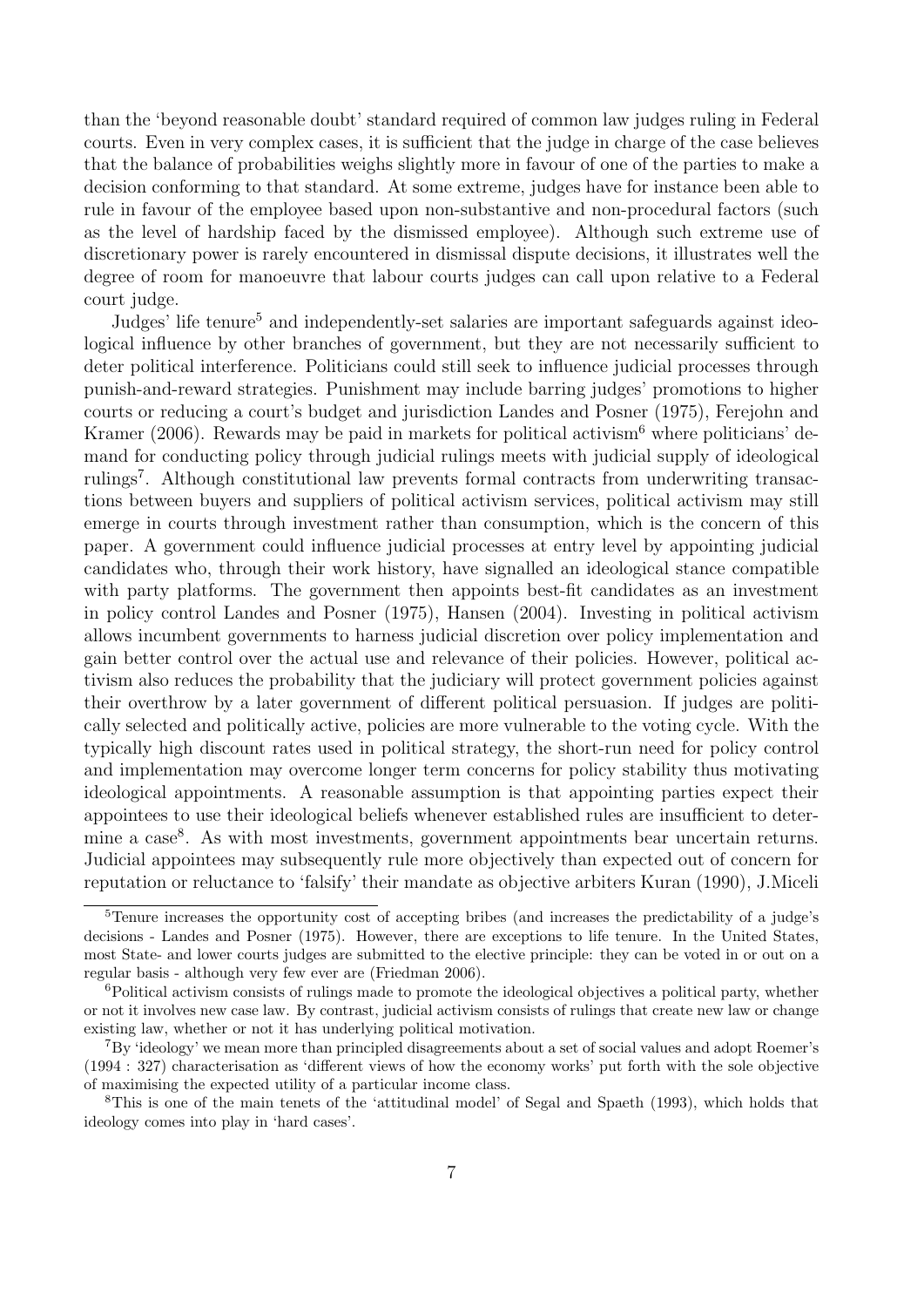and Cosgel (1994), or they may act strategically by not signalling their true ideological stance prior to appointment. Investing in political activism is also risky: public and media scrutiny relays information about blatant or extreme cases of politically motivated appointments to the electorate, which may bring electoral punishment<sup>9</sup>.

The credibility of the judiciary as an institutional control over government power rests on its independence from executive and legislative power (see Kaufman (1980) and Salzberger (1993)). For some, judicial independence is 'the priceless possession of any country under the rule of law' (e.g., Brennan (1996)), protecting fundamental freedoms (e.g., Hayek (1960) and van den Berg (1998)) and the pursuit of economic prosperity (e.g., Feld and Voigt (2003), Porta et al. (2004) and World Bank (2001)). Evidence of politically motivated behaviour amidst the judiciary would therefore be a matter of significant concern for the public interest. Although there is little existing economic modelling of the ideological motivations of judges, there is a considerable amount of legal and political science scholarship on judicial selection and justice appointments in the United States alone, which would be too onerous to summarise here (see Cross (1999).and Booth (2010) for recent reviews). A common assumption in this literature is that judicial decisions are based partly on case characteristics and partly on judge-specific factors Cohen (1992). Amongst the latter, economic research such as J.Miceli and Cosgel (1994) isolates the reputation of judges, which is improved through precedent setting and reversal aversion (a motive for judicial- rather than political activism). In these models reputation is maximised either for its own sake (which in J.Miceli and Cosgel (1994)'s model contributes directly to judges' utility), or as investment into higher court appointment (Cohen (1992)). None of these models suggest any role for political ideology or political economy considerations. Judges need to develop an understanding of society's dominant values and prevailing ideologies in order to interpret legal texts according to the norms of their time, for instance by paying due consideration to criteria such as economic efficiency or work-life balance. Political activism differs from this behaviour by actively implementing the policy platforms of political parties through judicial decisions.

#### **2.4 The selection effect**

The validity of using trial cases to analyse judge-specific effects or effects from changes in legal standards is often challenged by the fact that litigated cases are only a selected small proportion of all cases. In a seminal contribution, Priest and Klein (1984) suggest that if the parties are well informed about the legal standards applying to their case by the judges and make their decisions to litigate or to settle based on error-free (**Ben, error-free?**) predictions of their winning probability, under certain conditions, only the most ambiguous cases will end up in courts. In this setting, the observed rate of plaintiff victory converges to half due to self-selection of highly complex cases, a theoretical proposition known as 'the 50 percent rule'. In a divergent expectations setting (preventing settlement), as the variance of the parties' expectation errors approaches zero, the probability of claimant success converges to 50 percent. The 50 percent rule is the limiting case of the selection effect: since only the most

<sup>9</sup>The considerable legislative and media attention given to the nomination of Federal and Supreme Courts judges in the US, and scrutiny of their subsequent decisions is a case in point. Few elections are decided by government bias in judicial appointments, but for the purpose of our model it is enough that the probability of losing elections is affected by an extreme appointment. Electoral cost as a discipline device is discussed in Tabellini and Alesina (1990), World Bank (2001) and Hansen (2004).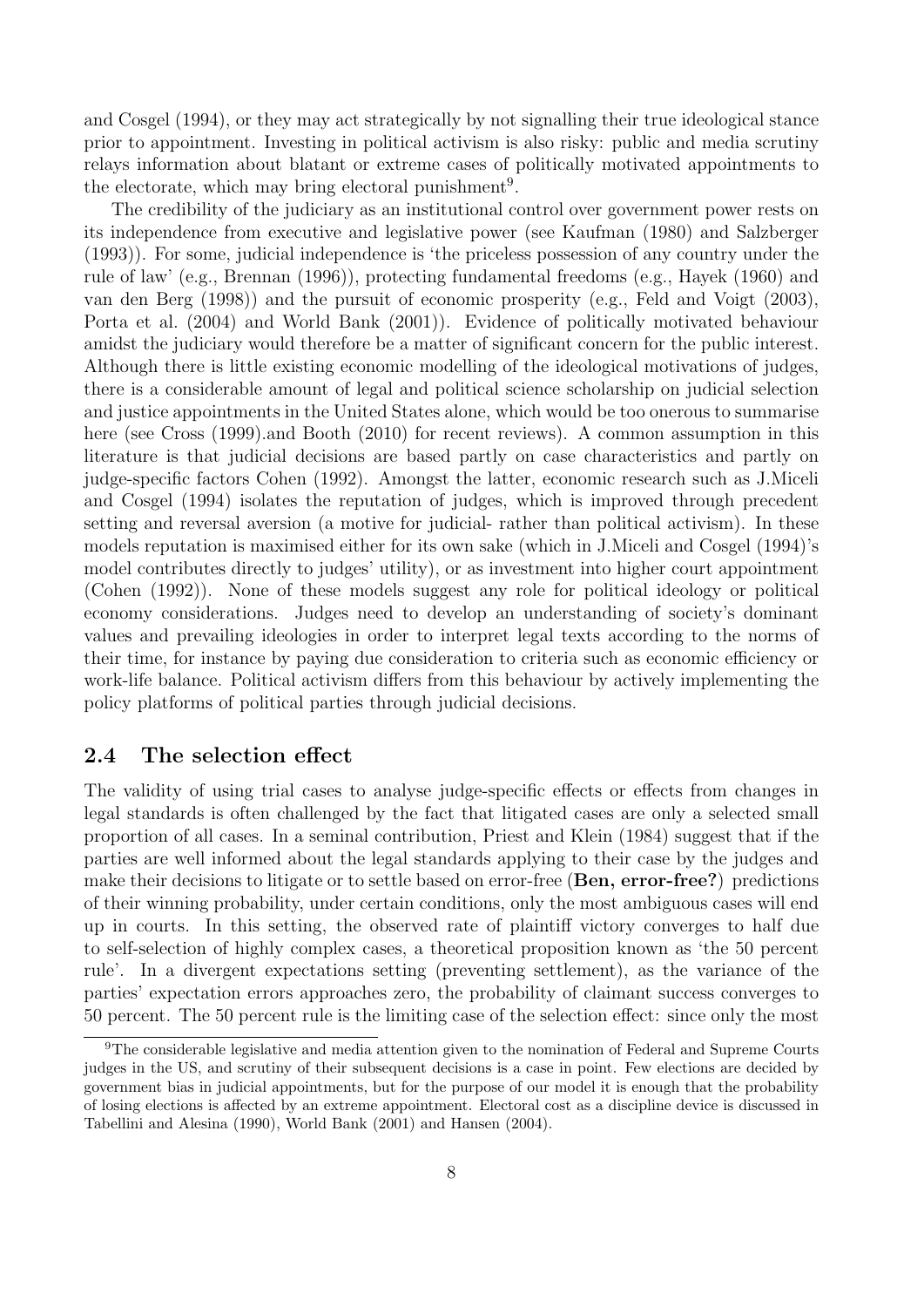difficult and therefore unpredictable cases go to trial, cases that are decided by courts are not a random sample of all cases. Therefore, using the outcome of tried disputes to evaluate the effects in judges' decisions of their social value and of reforms to established rules is quite possibly a futile exercise. Trial outcomes tell us little about whether changes to established rules favour claimants, defendants, or neither side because most (if not all) of the response to these legal changes should take place at conciliation and settlement stage, where cases are less complex and therefore more sensitive to changes in contextual and compositional effects Eisenberg (1990). The Priest-Klein model has been tested in a large number of litigation settings, drawing support (e.g., Kessler et al. (1996)) and criticism (e.g., Wittman (1988)), but its influence is such that inferences from any empirical association between measures of legal change and changes in the win-loss percentage have usually been met with scepticism by researchers.

Nevertheless, at least for the following reasons, we believe that either this kind of selection effect, which is likely to exist, is not strong enough so that the influences of the aforementioned changes in statutory laws, or to the social values of judges can still be identified in the analysis of the litigated case outcomes.

Firstly, as argued in recent research, Priest and Klein (1984)'s 50-50 prediction is based upon many (restrictive) assumptions, including the presumption that the parties are perfectly informed about the legal standard applying to their case, and that the error distributions of both parties are the same and symmetric. Klerman and Lee (2014) argue that if there is information asymmetry between the disputing parties or if the prediction error by the parties does not go to zero, case outcomes could indeed be affected by other factors such as the social values of the judges, or changes in legal standards, and the less complex characteristics of the tried cases. In another words, selection effects are partial. They argue that, even taking selection effects into account, valid inferences can still be made from the percentage of plaintiff trial victories. Thus much more can (and should) be inferred from tried cases.

Secondly, empirical findings are often at odds with what Priest and Klein (1984) predict, even though there is a consensus on the presence of selection effects. For example, many studies do found that the plaintiff win rates varied with both case and/or judicial characteristics (e.g., Epstein et al. (2013), Eisenberg and Johnson (1991), and Kulik et al. (2003)) and environment (e.g., business cycle in Siegelman and Donohue III (1995)). It also seems that the extent to which the assumptions of Priest and Klein (1984) model hold varies with the types of cases as well (see for example, Siegelman and Waldfogel (1999)).

Thirdly, we think there may be other factors at play as well: the applicable legal framework (the established rules) may provide an average standard to the parties, but if judges have differing social values (as any theory of political appointments would claim) the standard of a specific judge would not be expected to fall exactly around the average standard set by established rules. Most of the time, individual judge's standards (their interpretation of the law) are unlikely to be exactly the same as the average legal standard. We think this will particularly be likely to happen in our labour court context. As described earlier, as 'quasicourts', many labour courts such as those in Australia operate with weaker standards than common law courts. Therefore, at the stage where a decision to settle or go to trial is made (a decision which has to be made before a judge is allocated to the case) it is not possible for even well-informed parties to know the exact standard that will apply to their case. Parties would face additional uncertainty of predicting the decision standard on top of predicting the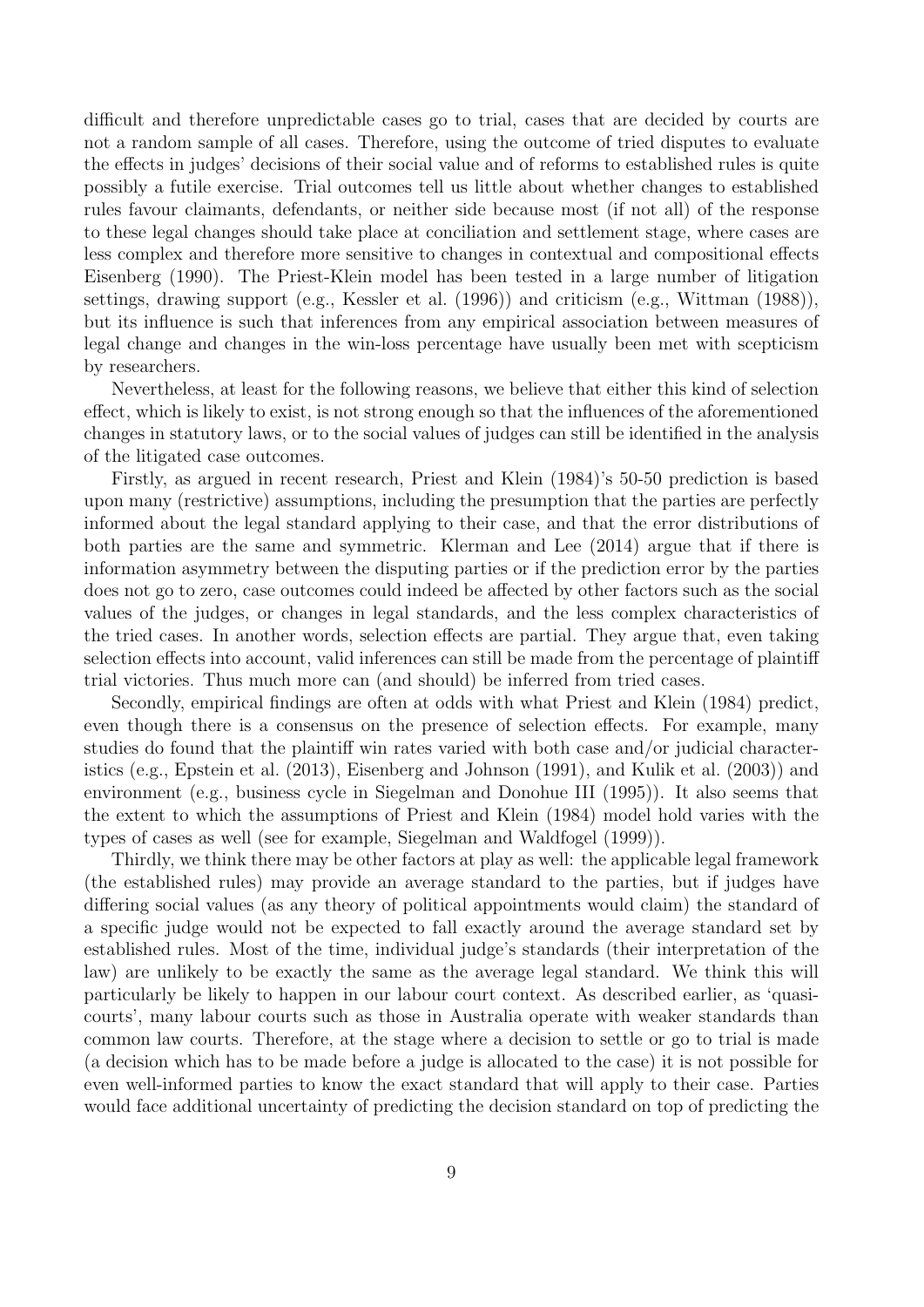case itself. And it is hard to assume the uncertainty is symmetric between parties. It is of course still possible to withdraw from court procedures after judge selection is revealed, but two hurdles remain: (i) it could still be impossible to perfectly estimate the judge' specific standard, so prediction errors remain, and (ii) for many claimants, the opportunity cost of dropping the case after rejecting a settlement offer will be too large. If this is the case in practice, then it would be possible for the results of tried cases to be influenced by judges' social values or by legal reforms with the outcome of the cases differing significantly from the 50-50 prediction of the Priest-Klein model.

Furthermore, Priest and Klein's assumption that both parties predict the case's winning probability with equal effectiveness is also too restrictive. In unfair dismissal disputes, it is likely that employers (especially, the larger firms) who are repeat players in these (and other) disputes, have more resources and are more experienced with litigation, are able to better predict the chances of winning the case than claimants who usually are one-shot players. If this is the case, then it provides another reason for court outcomes to differ from 50-50 outcomes. Finally, if there is asymmetric information and experience in predicting outcomes, as claimed by Klerman and Lee (2014). If that is the case, it provides yet another reason to believe that the results from tried cases may be influenced by legal change and judicial ideology, and should differ from 50-50.

After all, and as Klerman and Lee (2014) remind us, even if the assumptions underlying the Priest and Klein (1984) model were correct, the 50-50 prediction remains a limiting result: when its underpinning assumptions hold true, the probability of a case being tried is also zero. In the subsequent analysis, we will test for the selection effect by looking at whether annual claimant success rates are significantly different from 50% for the whole data set and for each of the three legal regimes considered in this study.

## **3 Data**

The data used in our analysis was collected from electronic transcripts documenting the decisions of labour courts (FWA and its predecessor, the Australian Industrial Relations Commission - AIRC) in unfair dismissal disputes. Transcripts are public domain information available from the FWA website. Transcripts record factual information about the defending parties' background and their respective allegations. They also report the testimonies of witnesses and the judge's decision although this information was sometimes difficult to harmonise because judges often report their decisions in different ways. We recorded all cases for which we have a transcript over the period January 2001 - June 2015, which provided us with 2,876 arbitrated claims.

We recorded elementary data such as cases' legal reference, the statutory regime that governs the cases, their lodgement date, the judge's identity, the dates of hire, dismissal, lodgement and judicial decision, the gender and age of the plaintiff, the sector of activity of the employer, the occupational group of the dismissed employee, the type of representation for both sides, alleged reasons for fair or unfair dismissal, and the judge's decision. If the decision is favourable to the employer, we recorded the variable Award as zero, otherwise we recorded it as 1. Detailed variable definitions are listed in Table 1. For the purpose of this paper, we excluded 241 cases where one of the parties failed to appear in court because the outcome of these kinds of cases are highly predictable (absentees always lose the case) and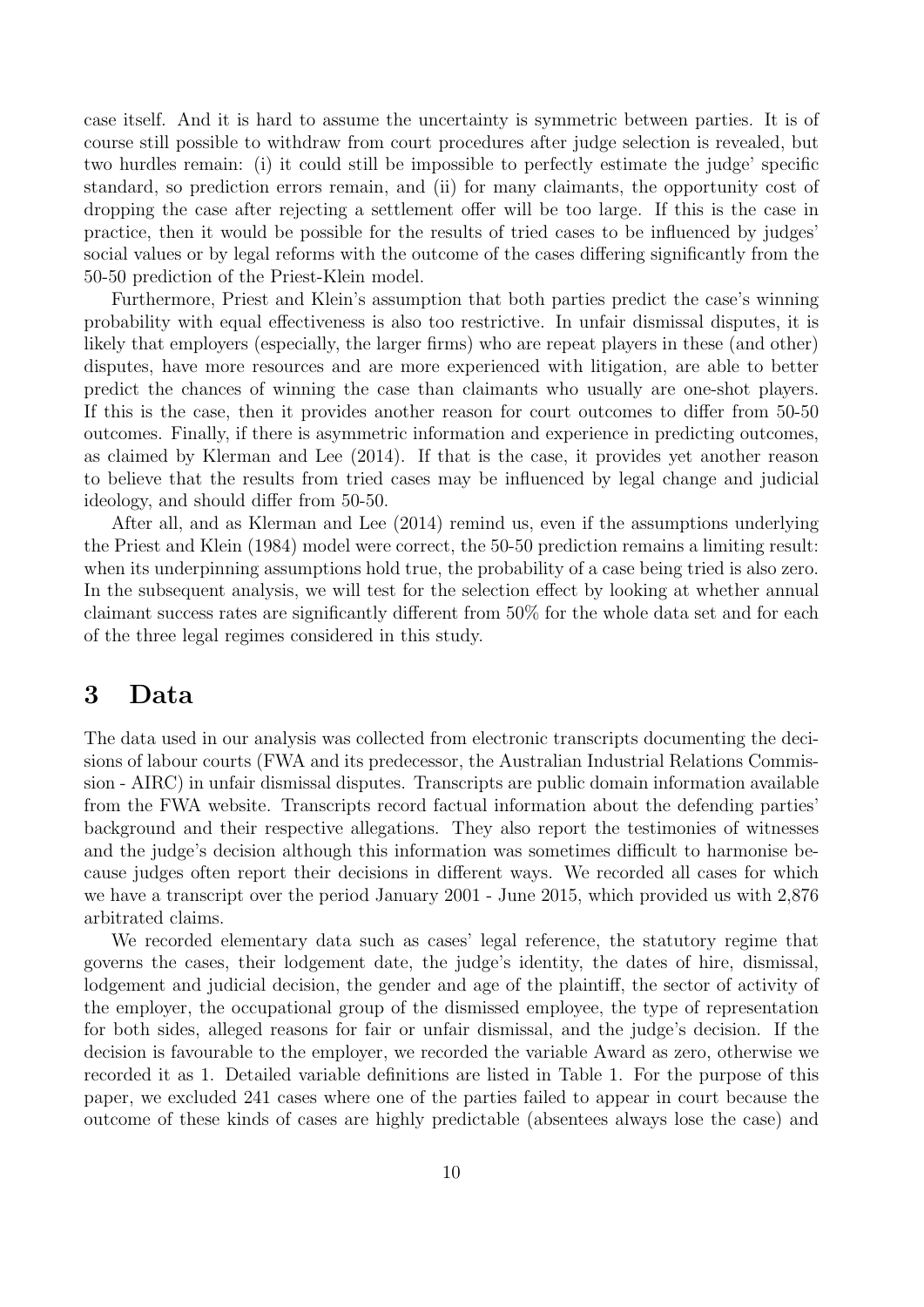it seems that most of these cases started to appear after 2010 (this introducing bias). As the amount of detailed information included in the transcripts varies a great deal, in some cases not all the relevant information was available. We therefore also excluded 124 cases for which the parties' claims could not be determined; 35 cases for which the characteristics of the commissioners are missing, and 248 cases where the key characteristics of the cases are missing. We further drooped five cases which are the only ones ever ruled by the four commissioners involved. This results in 2,223 cases in the sample for analysis (77.3 percent of our initial sample of cases).

To categorise judges according to their likely ideological positions, we used and updated the appendix provided in Southey and Fry (2010), which records the previous work history of judges using public media, parliamentary records, academic literature and online Who's Who searches. Since Southey and Fry's data stops at 2005, we extended their record of judges' work history and political appointment to identify union or employer association backgrounds for the most recent years. Work history consists of whether a judge worked for a union or an employer association prior to their appointment. Judges were recorded as not having an employer or union background if information on the judge's background was available, and this background was not listed. In a small number of cases the background information could not be found at all, in which case the variable was recorded as missing.

#### **3.1 Descriptive Statistics**

Table 2 presents the descriptive statistics for the key variables used in the analysis, of our subsample (the aforementioned 2,223 observations) as a whole and for each statutory regime. It provides a representative (but not-exhaustive) overview of our data set. For example, about 18 per cent of the trialled cases involved manufacturing businesses, about 23 per cent of the unfair dismissal claimants were occupied in highest skill professions (with skills ranked on a scale from 1 to 5), and about 72 per cent of the claimants at trial stage are male. About one in five case alleges some form of procedural unfairness in the dismissal process by the former employer. On the other hand, in about one third of all cases, employers' major counter-arguments against employee allegations are that the dismissal was for unambiguous substantive reasons, such as gross misconduct. A large majority of the disputing parties are represented in court (71 per cent of employees and 79 per cent of employers, respectively). Geographically, about 64 per cent of the cases are located in New South Wales and Victoria, Australia's two largest and most urbanised States (accounting for 58 percent of the population). The characteristics of the cases also vary to some extent across the different statutory regimes presented in previous sections. In the later years/statutory regimes, less disputes are lodged by manufacturing workers, but more cases are lodged by highest-skill workers. Both employers and employees tend to be less often represented in later years.

Our sub-sample of 2,223 cases was determined by a set of 81 commissioners. The distribution of the number of cases ruled by each commissioner is presented in Figure 1. On average, each commissioner ruled about 27 cases, but this could vary from a few cases by those who are new to the system to over 100 cases by those who have been in the system for very long time per commissioner. The outcome variable at the centre of our analysis is whether the employee is paid compensation or re-instated by the commissioner - i.e. whether a decision is made in favour of the employee. Overall, in about 39 per cent of the cases, the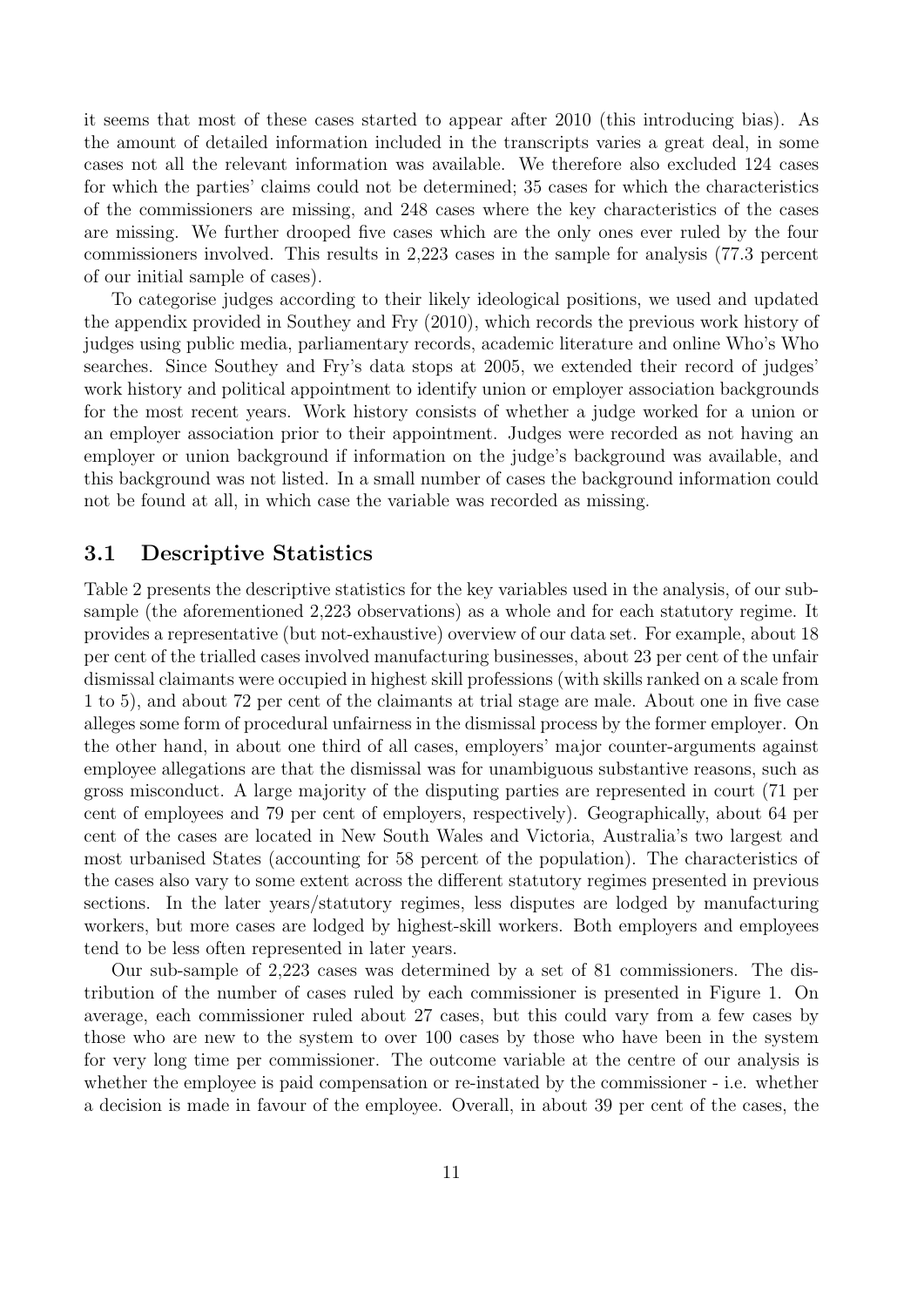81 commissioners' decisions are made in favour of the employees, but this rate varies across different regulatory regimes. In particular, under the more conservative Work Choices regime, employees won a mere 30 per cent of cases. Furthermore, under Work Choice only 8 per cent of cases were lodged for procedural unfairness (relative to 20 percent under other regimes). This is most likely due to Work Choices exempting small and medium-sized firms (SMEs) from unfair-dismissal regulation and SMEs were more often sued by employees on grounds of procedural unfairness than larger firms.

In Table 3, we summarise the rates of employees' court successes over the sample period and under different regimes. We also test the rates of employees' success against 0.5. A few thing could be observed from the table. First, except for the first 3 years over the sample period, the rates of employee success were all significantly lower than 0.5, which is not consistent with what Priest and Klein (1984) predict. Secondly, compared to the earlier WRA regime, the number of cases lodged yearly under the short-lived WCH regime was significantly reduced, but increased dramatically (more than doubled) under subsequent FWA and FWC regimes. Thirdly, employee success rates under FWA/FWC are indeed higher than under WCH but they are lower than under WRA. Thus the media-heralded belief that the FWA/FWC regime favours employees more than other regimes seems unsupported by our data.

It is possible that the rates of employees' success are correlated with who rules the cases. The characteristics of the commissioners are presented in Table 4. We use the appointing government and commissioners' previous association with unions and employers' associations as indicators of their political and ideological tendencies. 73 per cent (59) of the 81 commissioners were appointed by a labour government and the rest by a Coalition (Conservative) government. About 47 per cent of the commissioners have worked for a workers union in their past professional careers; 34 percent of them have previously worked for employers' associations; and a few of them (about 3.7 percent) have had work experiences with both unions and employer associations. It is quite clear that Labour governments tend to appoint commissioners with union backgrounds and Coalition governments tend to appoint commissioners with employer association backgrounds. It can be calculated that, for example, among the Labour-appointed commissioners, 58 percent have unions backgrounds, and among the Coalition-appointed commissioners, 59 per cent have employers' association backgrounds.

Also presented in Table 4 are the proportions of cases awarded to employees. Labour appointees tend to decide slightly more in favour of employees in their decisions. But the variations in the proportions of cases awarded to employees are more apparent when looking at commissioner background—commissioners with a union background and those with no previous union or employer association experiences tend to judge more often in favour of employees.

In addition, the judges are all permanent and they are only replaced when they leave. The proportion of Labour appointed judges, for example, only increases after Labour has in power for a while. In Figure 2, we plot the proportion of Labour appointed judges. We can see that at the beginning of the sample period, when the Coalition government were in power only for 4 years followed 13 years Labour governments, the proportion of Labour appointed judges were over 80 per cent, the highest over the period. The proportion dropped since, to its lowest level in 2008 and 2009, a couple of years after Labour re-took the power in 2007,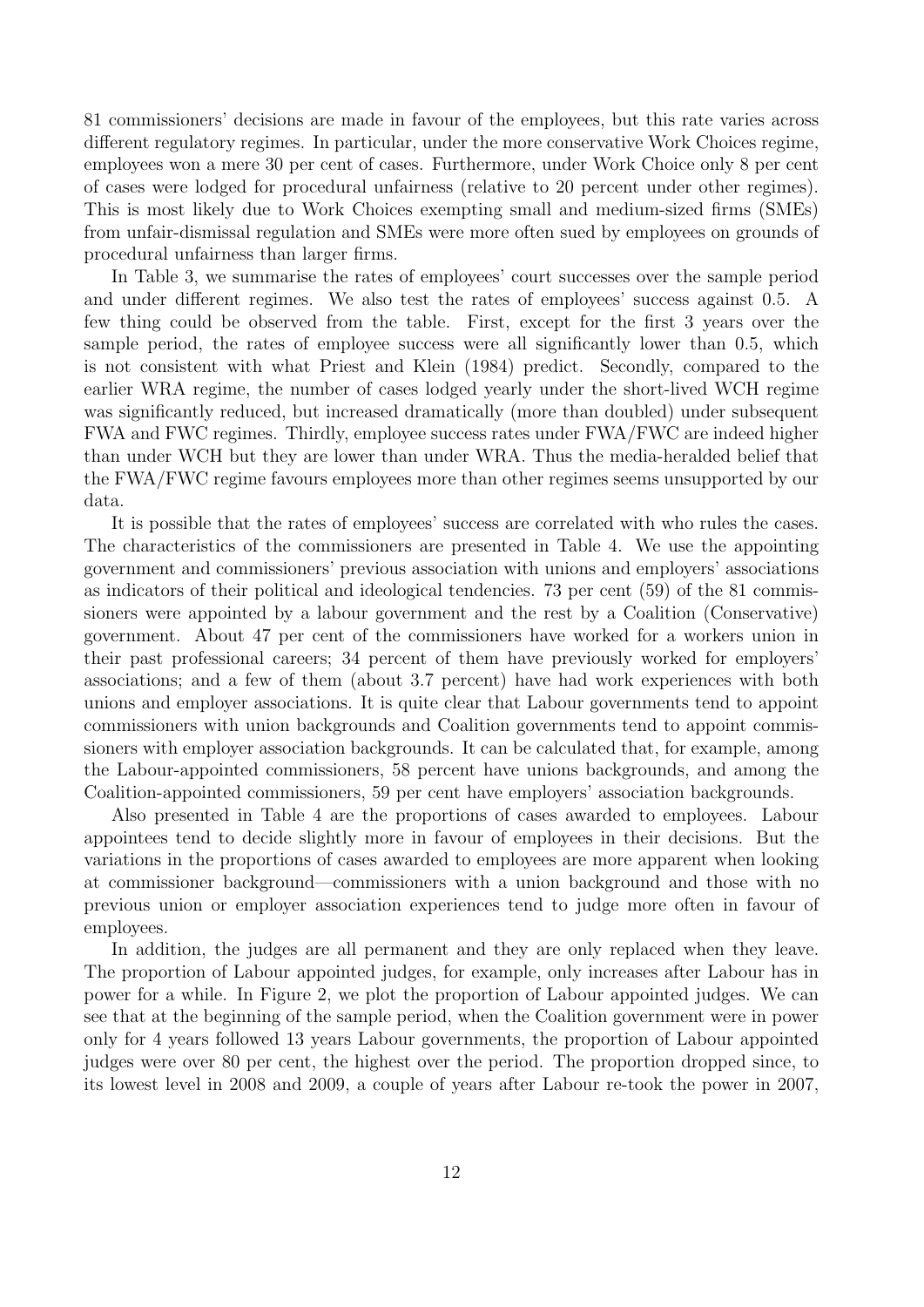and grew again since. In Figure 2, we also plot the rates of employee success.<sup>10</sup> It seems that the general trend of the lines are consistent with each other.

#### **3.2 Testing for randomised matching**

As mentioned earlier, to identify the potential effect of the commissioners on case outcomes (decisions), it is essential to establish randomness in the process allocating cases to commissioners. Even though cases are indeed randomly allocated to the commissioners, many cases are 'conciliated' (settled) before they reach the arbitration stage (a hearing in court). The conciliation and settlement stage is managed by different personnel (other judges, public servants, etc.) than the commissioners eventually in charge of deciding the case in court. If a case fails to settle, conciliators authorise the case to proceed to arbitration (hearing and decision), which is the stage at which the case is matched to the commissioner. However, not all unsettled cases reach arbitration. Many are withdrawn along the way, or informally settled 'under the shadow of the law'. If such case drop-outs are not randomly distributed among commissioners (e.g. some commissioners exerting an influence on the parties so that no hearing takes place) then our analysis would give inconsistent estimates.

We therefore conducted a series of *F−*tests after regressing various case characteristics on commissioner dummies, essentially following the method used by Ashenfelter et al. (1995). If commissioners exerted no undue influence on drop-outs , then the remaining cases reaching arbitration should still remain randomly allocated to commissioners, and commissioner dummies should be expected to have little explanatory power in these regressions. As commissioners by and large operate within the confines of their respective State we conduct these exercises separately for each of the three largest states, New South Wales, Victoria, and Queensland, where a large majority of our cases are located. The tests are conducted separately for each regime to ensure a relatively homogeneous time period. We test for randomness across 10 key variables of our database of cases, and report the number of commissioners (bracketed) and cases for each State and regulatory regime. The explained case characteristics include those of the employees: industry, skill level, and gender; and those relating to the nature and complicity of the cases: whether multiple claims are made by each party, the type of claims by each party, whether they are represented, and whether the case is summary one. The *P−*values of these *F−*tests are presented in Table 5. The results show that in most of the tests, the null hypothesis that commissioner dummies are not jointly significant is not rejected, which indicates that the cases reaching courts are most probably randomly assigned.

Overall then, the results of our tests comfort us in the belief that labour courts do indeed randomly match cases with commissioners. The results for NSW (the most represented State in our sample) are particularly salient with no significant relationship under either of the four regimes (no occurrence of 5% level significance). The hypothesis of randomness is not rejected for all but one of our 10 key indicators at the 5% level, and in two cases the test is rejected at 10% level. Significance is only slightly more prominent for the other two Australian States. In a few isolated cases (without any consistent pattern) the randomness tests are rejected at the 5% significant level for Victorian and Queensland cases. For example, under the most

 $10$ The rates of employee success in each year in Figure 2 are a bit different from those in Table 3. This is because in Table 3, the year of dismissal is used as this determines the regime under which the cases are ruled. In Figure 2, the year is 'the year of decision' which is relevant which judges were making the decision.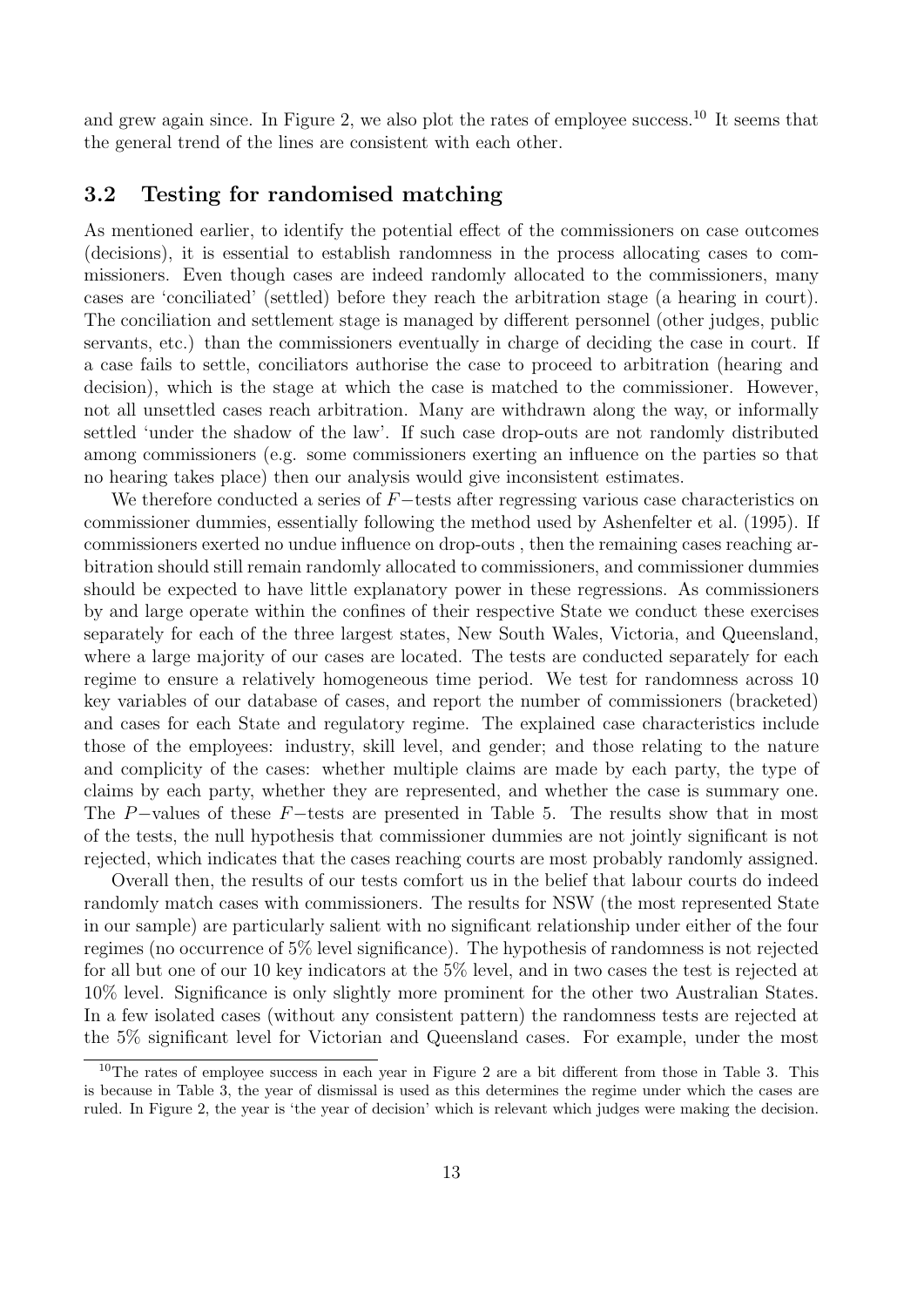recent FWA regime in Victoria and in Queensland, for whether the case is summary case, the randomness test is rejected. Given the large number of test conducted, this could well be due to the Type I error. Nevertheless, as a precautionary step, we conduct our analysis using both the full sample and the more restricted, fully-tested NSW sample for which we have full certainty about randomness.

## **4 Effects of statutory regimes and judges' background**

#### **4.1 The model**

Since we observe multiple cases decided by each commissioners, we can construct a panel data of the commissioners. We assume that the decisions of the commissioners are determined both by the characteristics of the cases, of the disputing parties, and of the commissioners themselves. Suppose the outcome of the *j*th case in year *t* judged by commissioner *i*,  $Y_{ijt} \in$  $\{0,1\}$  (with  $Y_{ijt} = 1$  indicating that the employee wins the case), is determined by a range of variables:  $D_{ijt}$ , a vector of regime dummies;  $x_{ijt}$  a vectors of case 'characteristics';  $s_i$  a vector of commissioners' observed characteristics;  $\mu_i$  commissioners' unobserved characteristics; and an idiosyncratic error term  $\epsilon_{ijt}$ , we specify that the probability for the commissioner delivering a verdict in favour of the employee is given by the following function.

$$
Prob{Y_{ijt} = 1} = F(\alpha + x'_{ijt}\beta + D'_{ijt}\gamma + s'_i\eta + \mu_i)
$$
\n(1)

To allow for the possibility that commissioners may behave differently under different regimes,we also include interaction terms between the regimes (*D*) and some of the characteristics of the commissioners.

The impact of the regimes and the characteristics of the commissioners are captured by or are proportional to the parameters  $\gamma$  and  $\eta$ , depending how the function  $F(\cdot)$  is specified. we consider a few model specifications.

First of all, if we assume that *F* is linear and that the observed explained variables are uncorrelated with the unobserved commissioners' characteristics  $\mu$  (and the ideosyncratic error term), the model becomes a linear probability model and can be estimated with OLS.

However, if some of the included explanatory variables are correlated with the error terms, the estimated effects would be inconsistent. This is quite likely since we only observe very limited information on the commissioners. For example, some of their characteristics that are unobserved, e.g., family background, might be correlated with their political inclination. In this case, OLS estimator will be inconsistent. Since we observe multiple cases for each commissioner, we can estimate the standard fixed-effect model to get consistent estimates for  $\beta$  and  $\gamma$ . The drawback is that we are not able to identify the parameters for the time in-variant variable *s<sup>i</sup>* .

Secondly, alternatively, if we assume  $F$  is the standard normal function (or logistic function), and that the observed explained variables are uncorrelated with the unobserved commissioners' characteristics  $\mu$  (and the ideocyncratic error term), it becomes a standard Probit (Logit) model. However, it suffers similar problems as the OLS when the unobserved characteristics of the commissioners are correlated with the observed variables. Thus, to take the unobserved heterogeneity problem into account, we estimate Chamberlain (1982)'s conditional logit model (also known as the 'fixed-effect Logit' model). Again, the drawback of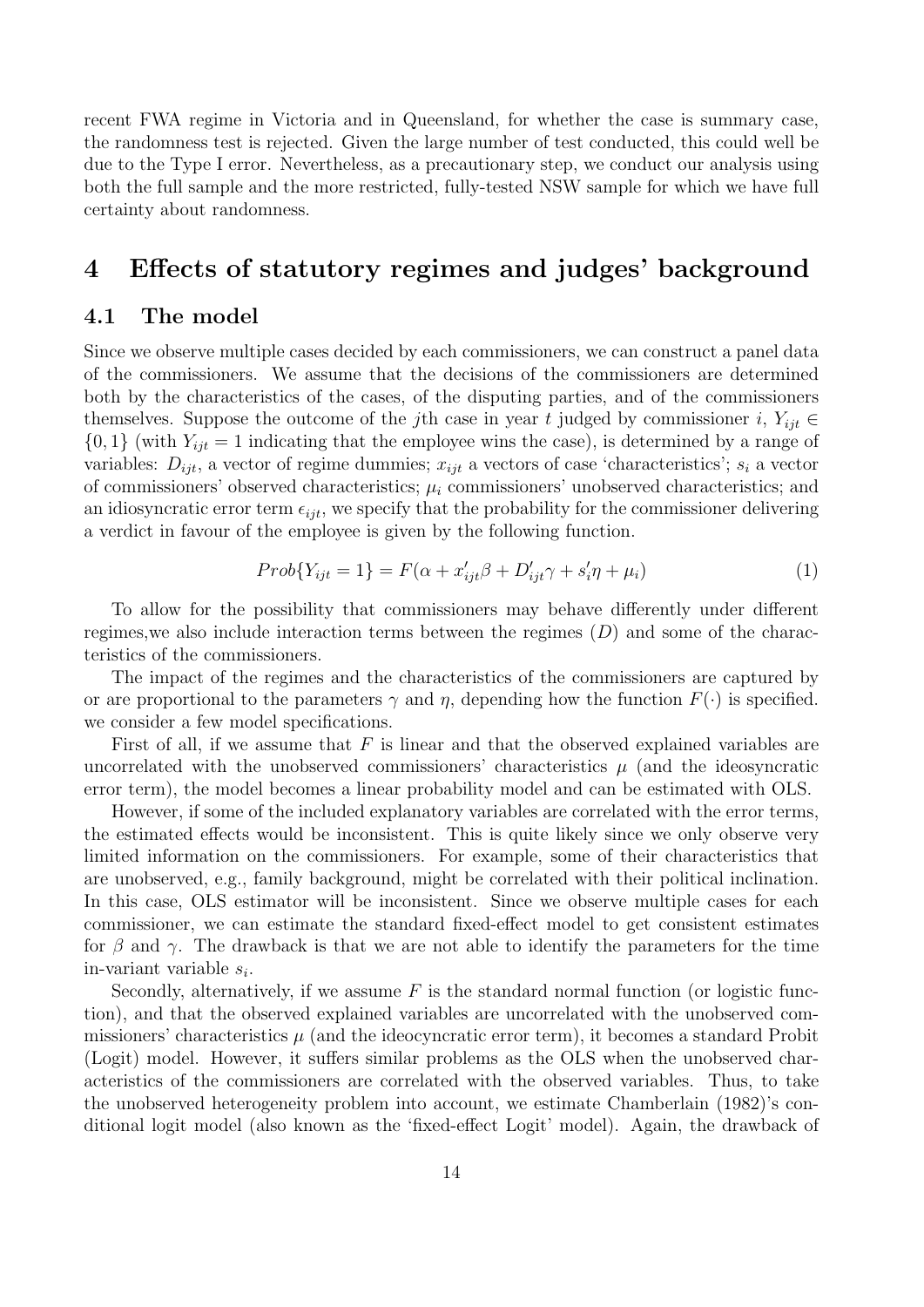this estimator is that the impacts of the commissioner characteristics, which is time-invariant, cannot be estimated together with those of the regime.

### **4.2 The results**

The results are summarised in Tables 6. In Table 6A, we present the estimated effects of the regimes and commissioners' background on commissioners' decisions of the cases from the full sample using the alternative models mentioned above. The effects of the regimes are captured by the coefficients of the regime variables and their interaction terms with the commissioners' appointing party. The estimates from OLS and probit are very close to one another. The results show that compared to the benchmark WRA regime, it was much less likely that commissioners would award cases to employees under the WCH regime. These findings are confirmed by the results of the two fixed-effect models. As discussed earlier, the OLS (and Probit) results may be inconsistent due to the potential endogeneity problem of the commissioner background variables. The magnitudes of two fixed effect model estimates are somewhat different from the OLS (and Probit) estimates. However, they are qualitatively similar to the OLS (and probit) estimates. According to the Linear Fixed-effect model, compared to under WRA, the likelihood for a Coalition-appointed commissioners to award the cases to the employees is about 29 per cent less under Work Choice, and that for a Labourappointed commissioner is about 17 per cent less (the sum of the coefficients of WCH and its interaction with Labour-appointee).

The results also show that commissioners' background also plays a role in their judgement. Again, although by which party the commissioners were appointed did not play a role in their judgement under WRA or FWC, the Labour-appointees were more likely to award the cases to the employees under WCH —the coefficient of the interaction term between WCH and Labourappointee is significant in OLS and almost significant in the fixed-effect linear model at 10 per cent level and is similar in magnitudes. Estimates of the probit and fixed-effect logit model are more significant and are slightly larger in magnitude. This seems to suggest that Labourappointed judges were trying and able to 'correct' some unfavourable effects of the regulation to the employees. OLS and Probit give similar estimates on the effect of commissioners' background. Compared to the commissioners who did not have previous experiences in either union or employer associations, the ones who associated with employer associations awarded the cases significantly less likely to the employees–the difference in likelihood is about 10 per cent. Together with the finding that the commissioners with union background behaved similarly to those without previous experiences, this result show that the commissioners from the two camps do make their rulings differently and probably according to their ideological inclinations. We do not find any significant effect of commissioners' gender on the ruling of the cases. We do acknowledge that these estimates of commissioner characteristics effects could be inconsistent if there are omitted variables that are correlated with them. However, given that the OLS estimates of the effects of the time-variant variables are not very different from those from the fixed-effect models, it is plausible that the bias of these estimates may not be large.

In addition to the institutional variables and commissioners' background variables, it seems that commissioners' judgement is influenced strongly by the 'characteristics' of the cases. For example, the likelihood for the employee winning the case is increased by 14 per cent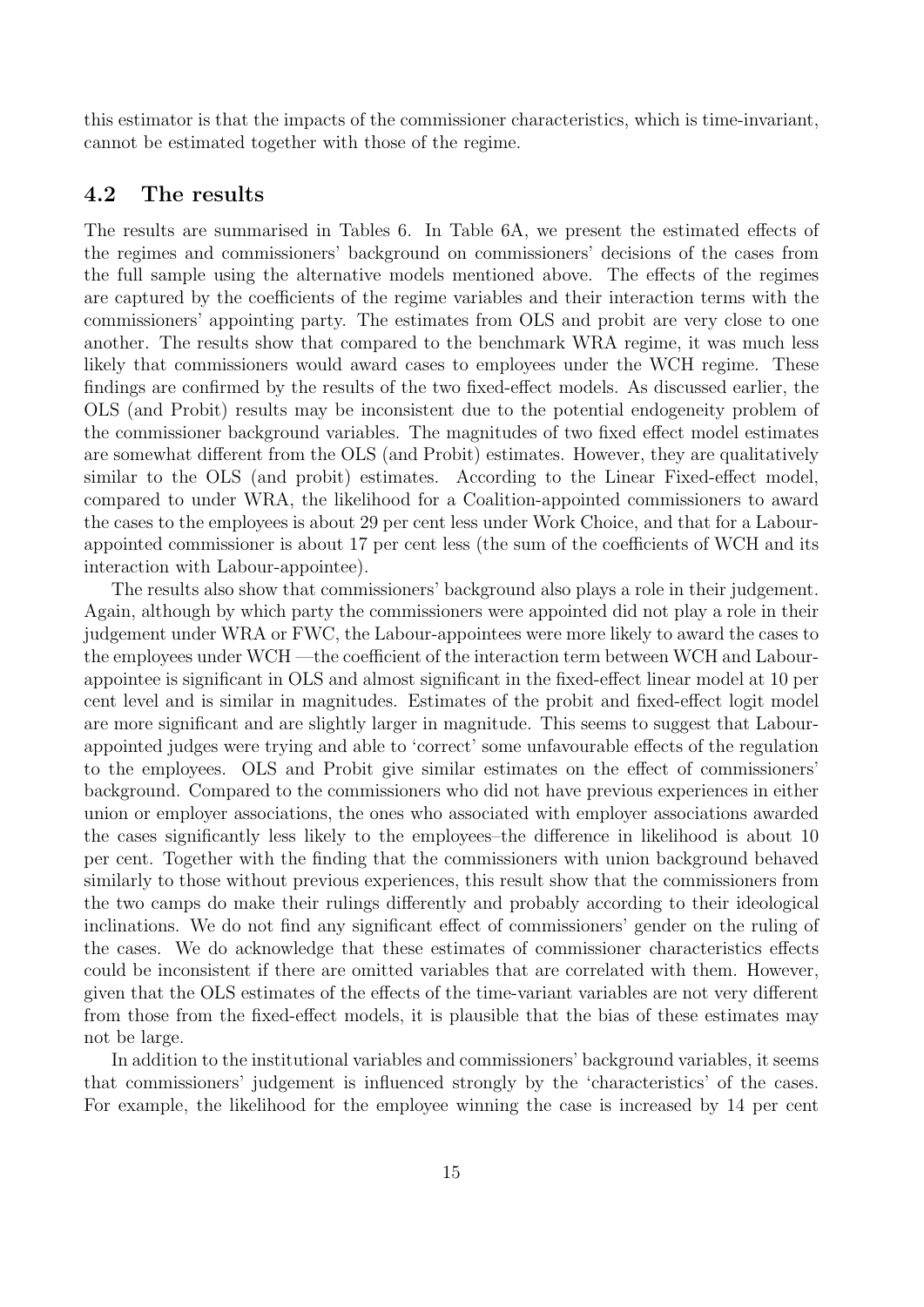(according to the fixed effect model) if she had professional representatives. Her chance of winning is about 14 per cent higher if her main claim was procedural unfairness and about 9 per cent higher for every additional claim she may have. Meanwhile, the employers were more likely (with the chance 16 per cent higher) to be awarded the cases if they have professional representatives or if they gave out very specific reasons for the dismissals (the chance is 17 per cent higher). These results are consistent across all models. These findings are not surprising in that the chance of winning is always higher when the party has a stronger case. For example, a party would probably only hire a representative when she believes the expected payoff to be positive. Interestingly, if the cases are declared to be 'summary dismissal' (about one fifth of all cases) then the probability of employee success in courts is significantly improved. This may a consequence of 'heated' dismissal situations in which the employer forces the employees to leave the premises forthwith but with insufficient attention dedicated to substantiating the reason for the dismissal, or at least justifying why mandated procedures could not be followed in those cases. Note that it is unclear from the documented transcripts whether summary dismissal is identified by the judge or by the parties, but it is reasonable to assume that the judge identifies a dismissal as summary based on information provided by the parties (there is no evidence in the transcripts of the parties arguing about the summary nature of the dismissal).

The finding that the presence of a professional representative for either party significantly affects the success rate may suggest that legal professionals are better able to predict the cases and therefore narrow prediction errors for the parties. Thus prediction capacity differs among the parties, and those who can hire legal professionals are in a better position to succeed. This finding is consistent with our earlier contention that assuming the parties to be equally able to predict the chance of claimant success is a very restrictive aspect of the Priest and Klein model.

As noted in the previous section, in some isolated cases, the tests of random matching of judges to cases are rejected. To check whether the findings are robust we present in table 6B our estimates using only the cases for New South Wales - where the random case allocation test is not strongly rejected for any of our key controls. The estimated effects are by and large in line with those from the full sample. The results confirm that the WCH regime has significant negative effects on claimants' success rates. The results also confirm that the effects of commissioners' background on the rulings are significant. Again, the likelihood that the commissioners awarded the cases to the dismissed employee decreased by about 17 per cent if judges had been associated with employers' associations in their past careers. In NSW, we also find that Australian Labour Party appointee effects are much stronger than for the country as a whole, ALP-appointed commissioners are about 14 per cent more likely to award the cases to the employees, and there is no significant difference across different regimes. The estimated coefficients of the other variables remain close to those from the full sample. It is important to note that the number of observations used for the NSW analysis is substantially reduced from 2,223 to around 600. As a consequence, the standard errors of the estimates become larger, which means the estimates are less precisely estimated.

These findings show that the commissioners are not operating in a vacuum, that their judgement is constrained by the institutional environment they operate in (rules) and influenced by their own background (values). The findings also confirm the presence of social value (compositional) effects found by Booth and Freyens (2014) in a much smaller sample of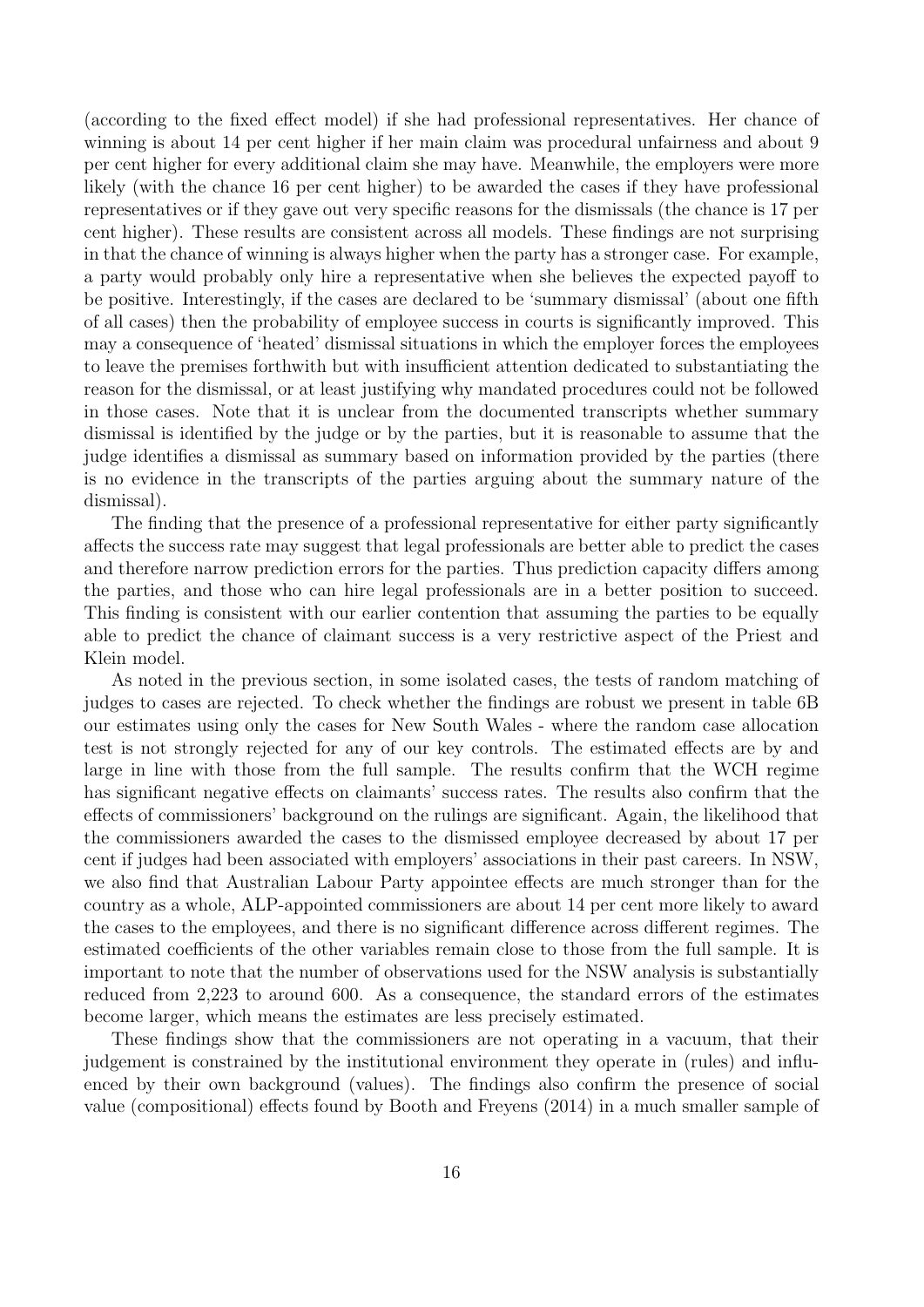cases.

## **5 Conclusions**

Our study examined the effects of regulatory intervention on the decision of labour courts arbitrating unfair dismissal disputes, using a database of over 2,000 unfair dismissal cases arbitrated over a 15 year period in Australian labour courts, together with records of judges' employment history and the political colour of the government that appointed them. Specifically, we addressed two questions. First we looked at regulatory reforms to the strictness of unfair dismissal laws. Such reforms make established rules more or less favourable to dismissed employees seeking redress, and we sought to establish how the decisions of labour court judges (commissioners) are subsequently affected, i.e. whether specific statutory regimes predict a significantly different chance of success for claimants. Second, we asked to what extent judges in charge of arbitrating dismissal disputes use their judicial discretion to apply their own social values into their decisions, for instance by deciding more often in favour of the plaintiff. Judges' social values may reflect the prevailing ideology of the political party that appointing them. If that is the case, the identity of the appointing political party and the previous work history of judges would affect the frequency with which judges rule in favour of specific parties to a dismissal dispute.

We counterchecked the natural randomisation of the allocation of cases to judges and tested that judges are indeed, as labour courts allege is their procedure, randomly matched to cases. Our analysis could then exploit the implicit independence between judges and case characteristics, so that judges of different backgrounds and under different regulatory regimes can be presumed to face the same mix of cases over time. We found strong statutory regime effects in the wake of a major and a minor reform to the strictness of unfair dismissal laws.

We found no significant party appointment effects in our four full specification models. Although significant effects had been found in a previous pilot study of 1,004 dismissal cases (Booth & Freyens 2014) we note that they had only been found in partial specifications. Importantly, interacting Labour party appointment with legal regimes reveal that Labour party appointees decided significantly more in favour of dismissed employee under the employeeadverse WCH regime than in the other two legal regimes, suggesting possibly that these judges found it their duty to compensate claimants through their decisions for the adversity of the law in that particular context.

On the other hand, judicial candidates' signalled ideology (their work history) significantly predicts decisions favourable to the employer (by about 10 percent), which is also in line with the full specification of the pilot study. Our table 3 shows that the Conservative party, when in government, appoints proportionally more judges who have an employer association background, and our analysis shows that judges with an employer association background are much less likely to find in favour of the employee. Our finding that the chance of success would be substantially increased when the parties hire representatives seem to suggest that legal representatives have a better knowledge of the system and/or the cases. Thus, the assumption by Priest and Klein (1984) that parties could predict the cases equally well is unlikely to be true in a large number of cases.

Our empirical analysis therefore supports our initial conjecture that the frequency with which judges rule in favour of dismissed employees is significantly affected by political mo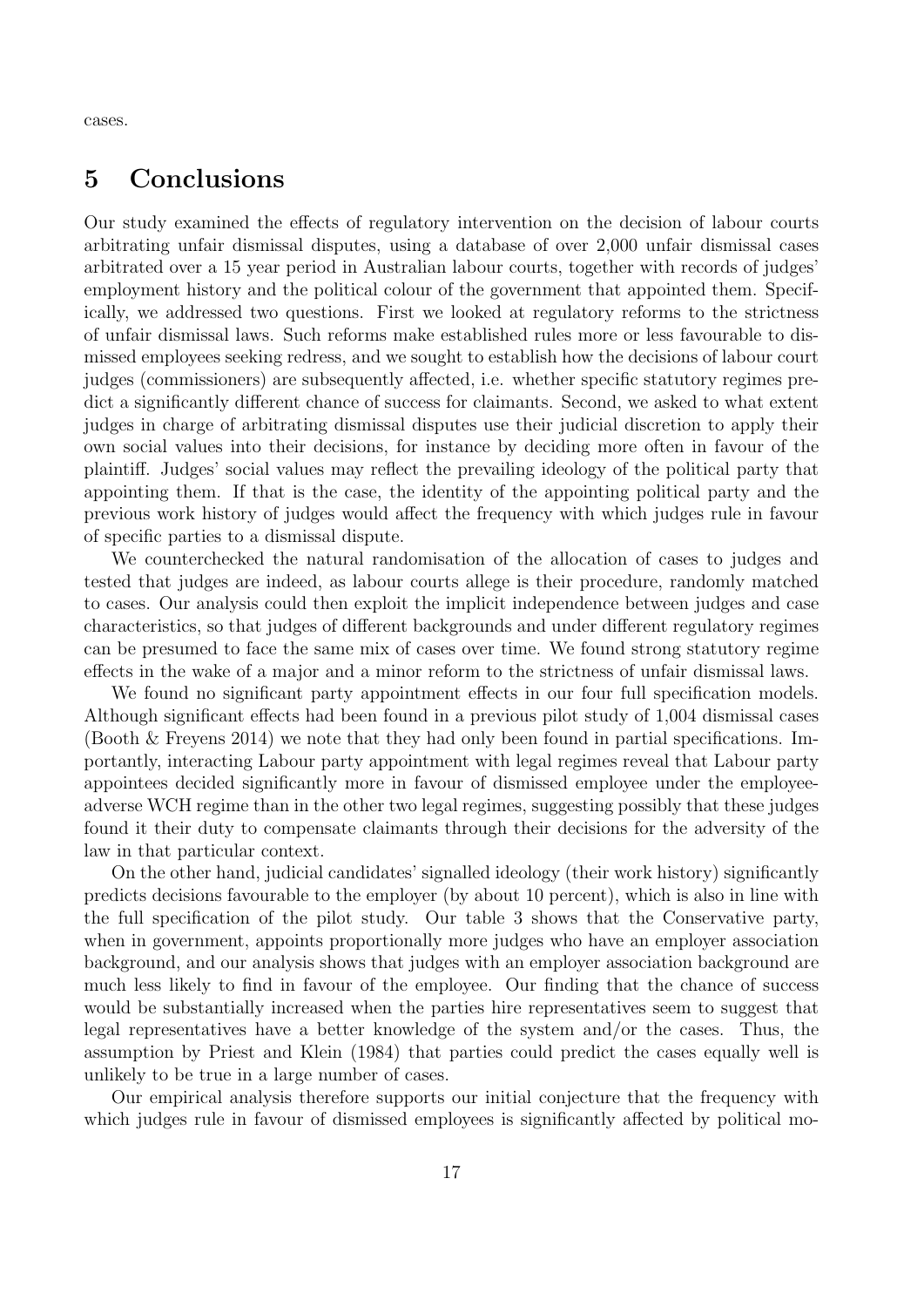tivations, and these motivations affect outcomes through reforms to established rules and through nomination bias int he procedures for court appointment. We do not suggest (nor offer evidence) that judges deliberately promote political parties' agendas through their decisions. Instead, we contend that in ideoilogically charged regulatory contexts such as statutory dismissal law where judges interpret rather than make the law and where legal standards are relatively weak, judicial processes are very unlikely to be free of social values and judicial decisions will regularly rest on the ideological stance of the judge. To the extent that judges' true ideological stances are signalled to- and observed by political parties prior to appointment, the correlation between political motivation and judicial rulings emerges from changes in the composition of courts and from changes in the legal standards legislated by governments. Our empirical analysis suggests that these effects were stronger under conservative governments' appointments and legal reforms, but they remain sizeable under Labour governments as well. If judicial independence is indeed 'the priceless possession of nations' these results may raise justified concern about the strength of the judicial institutions examined in this study.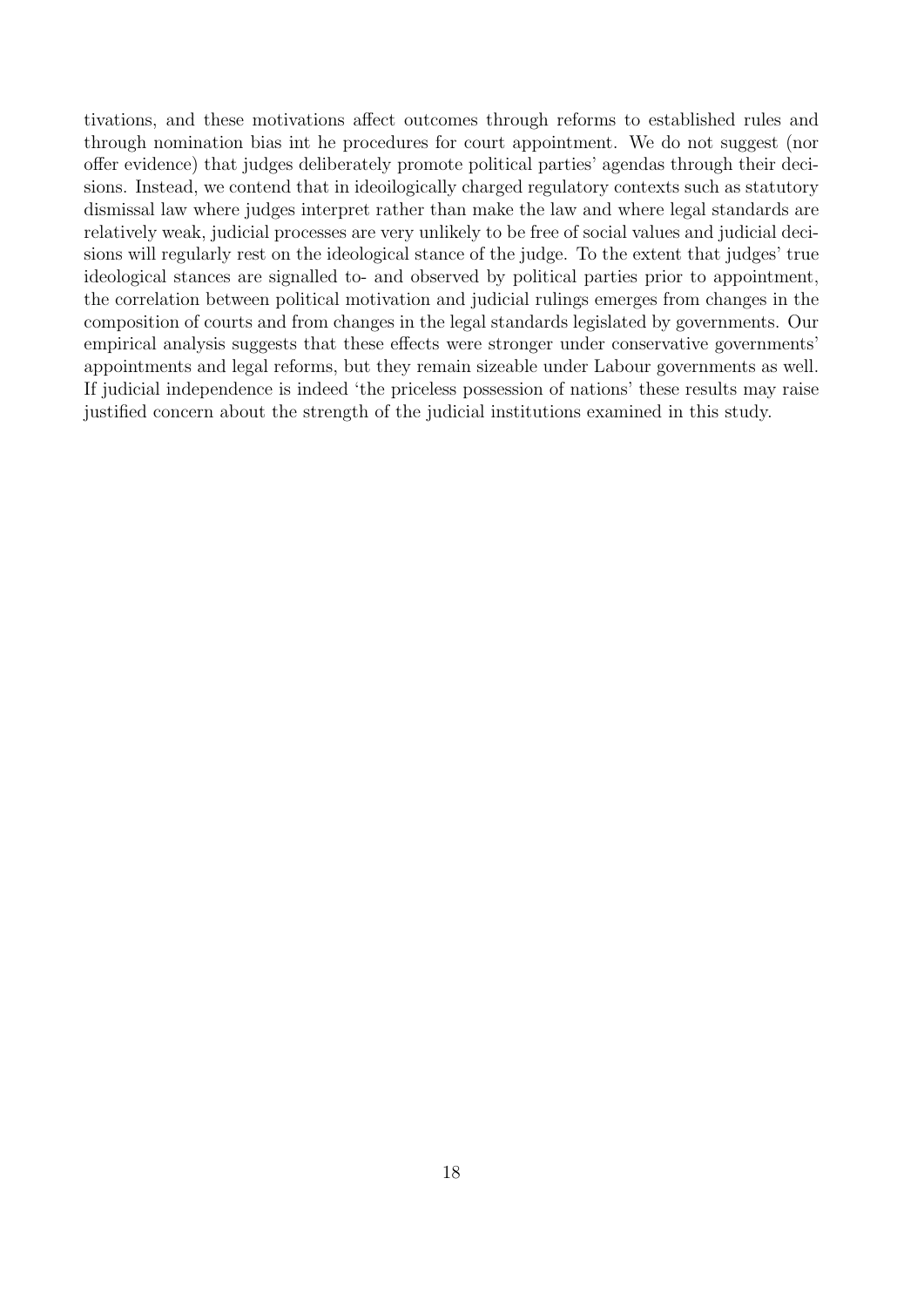# **Figures**



Figure 1. Distribution of court cases ruled by each commissioner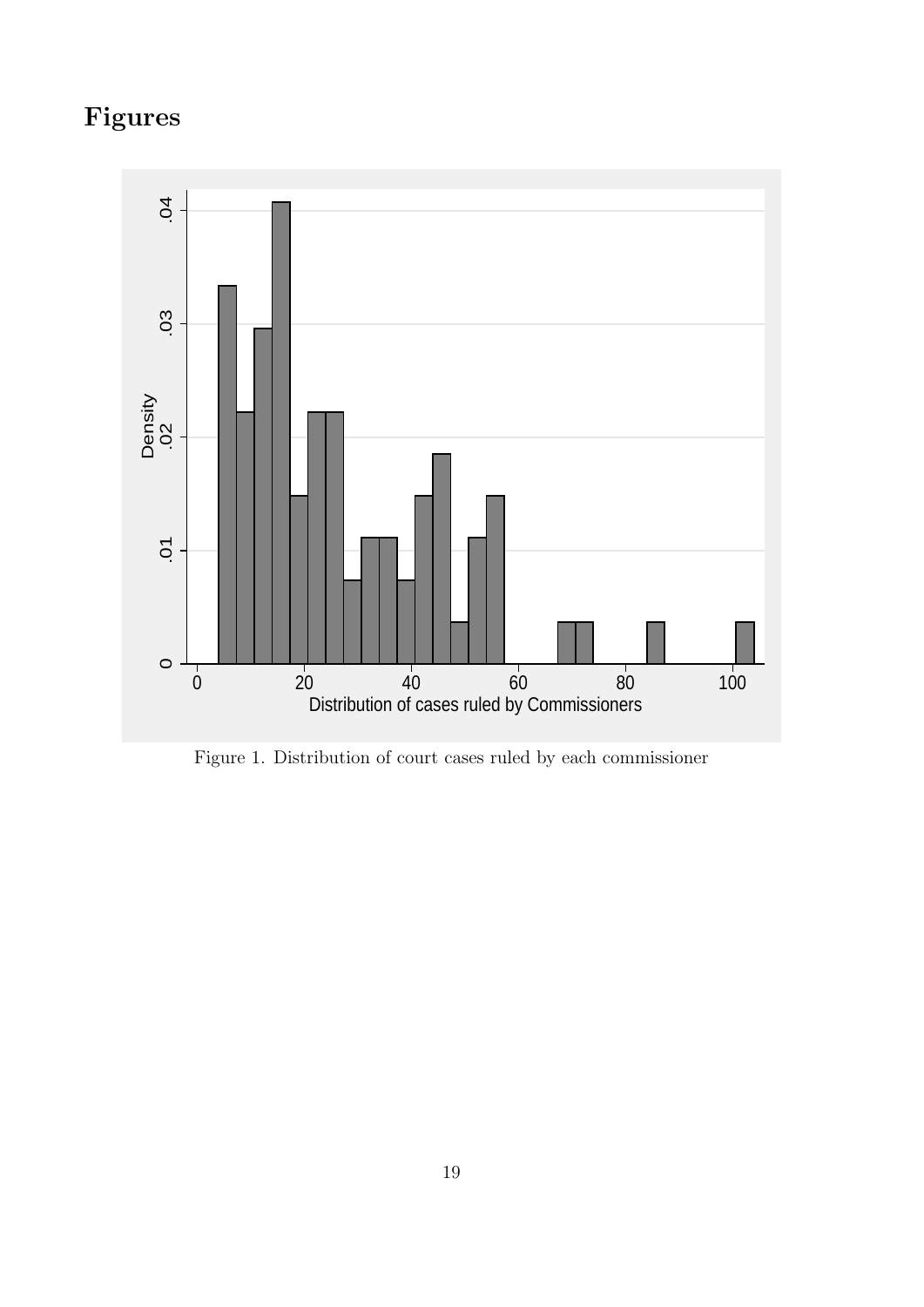

Figure 2. Proportions of Labour appointed judges and of the cases ruled by them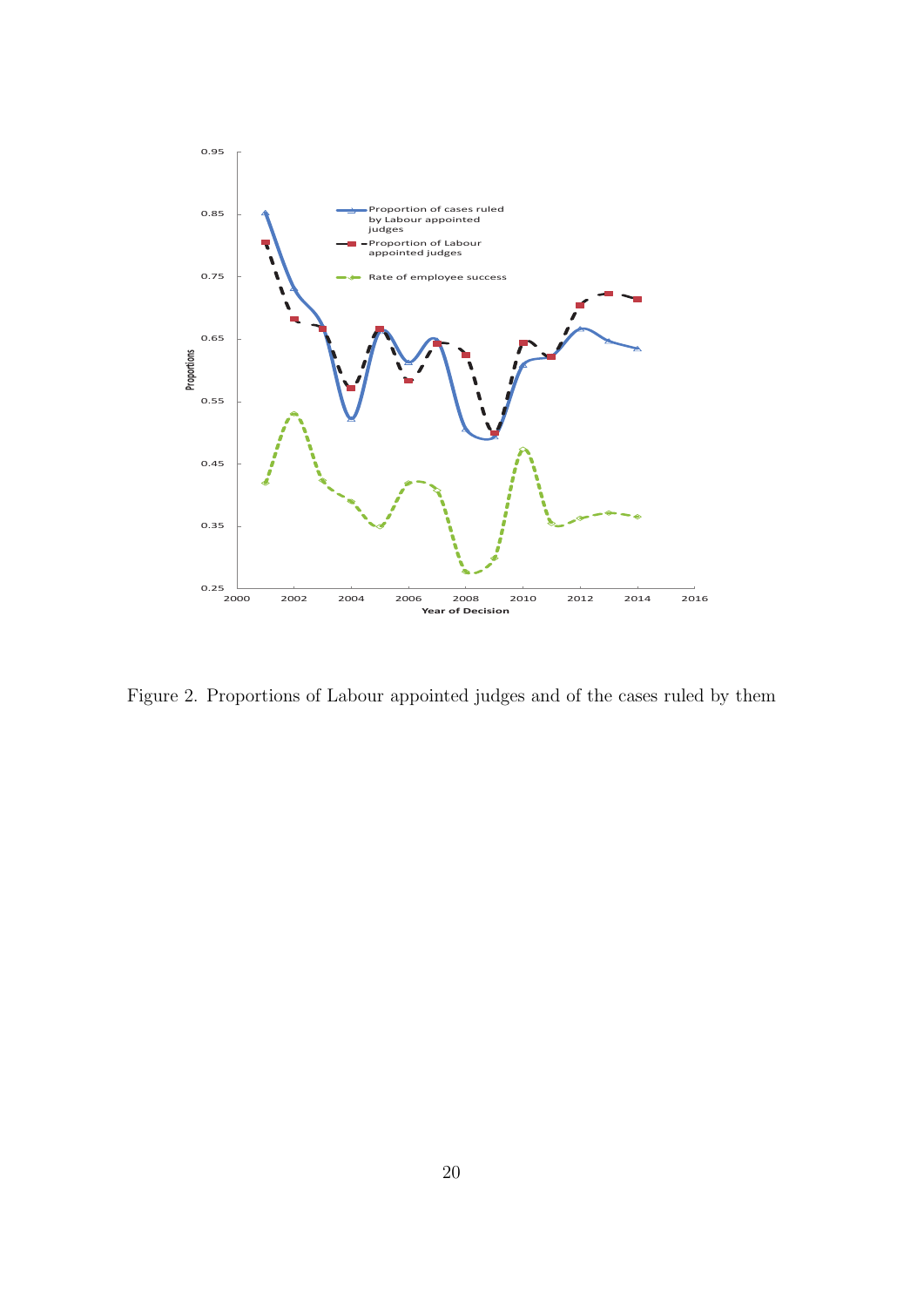# **Tables**

| award                              | Dummy, 1 if the employee wins.                             |
|------------------------------------|------------------------------------------------------------|
| Most skilled                       | Dummy, 1 if the employee is in the most skilled category   |
|                                    | according to ANZCOSKI.                                     |
| Manufacture                        | Dummy, 1 if the employee is in a manufactural sector.      |
| ACT                                | Dummy, 1 if the case is in Australian Capital Territory.   |
| <b>NSW</b>                         | Dummy, 1 if the case is in New South Wales.                |
| $\rm{NT}$                          | Dummy, 1 if the case is in Northern Territory.             |
| QLD                                | Dummy, 1 if the case is in Queensland.                     |
| SA                                 | Dummy, 1 if the case is in South Australia.                |
| <b>TAS</b>                         | Dummy, 1 if the case is in Tasmania.                       |
| <b>VIC</b>                         | Dummy, 1 if the case is in Victoria.                       |
| WA                                 | Dummy, 1 if the case is in Western Australia.              |
| Employee represented               | Dummy, 1 if the employee has a representative              |
| Employer represented               | Dummy, 1 if the employer has a representative              |
| 1st allegation employee: procedure | Dummy, 1 if the employee's major allegation is on          |
|                                    | procedural unfairness rather than substance.               |
| 1st allegation employer: specified | Dummy, 1 if the employer's major allegation is on specific |
|                                    | facts, such as major misconduct, end of probation, etc.    |
| Multiple allegations by employee   | Dummy, 1 if the employee made more than one allegations.   |
| Multiple allegations by employer   | Dummy, 1 if the employer made more than one allegations.   |
| No of allegations by employee      | the number of allegations made by the employee.            |
| Gender of employee                 | Dummy, gender of the employee, 1 if male.                  |
| Summary dismissal                  | Dummy, 1 if the case is a summary dismissal case           |

**Table 1. Definitions of variables**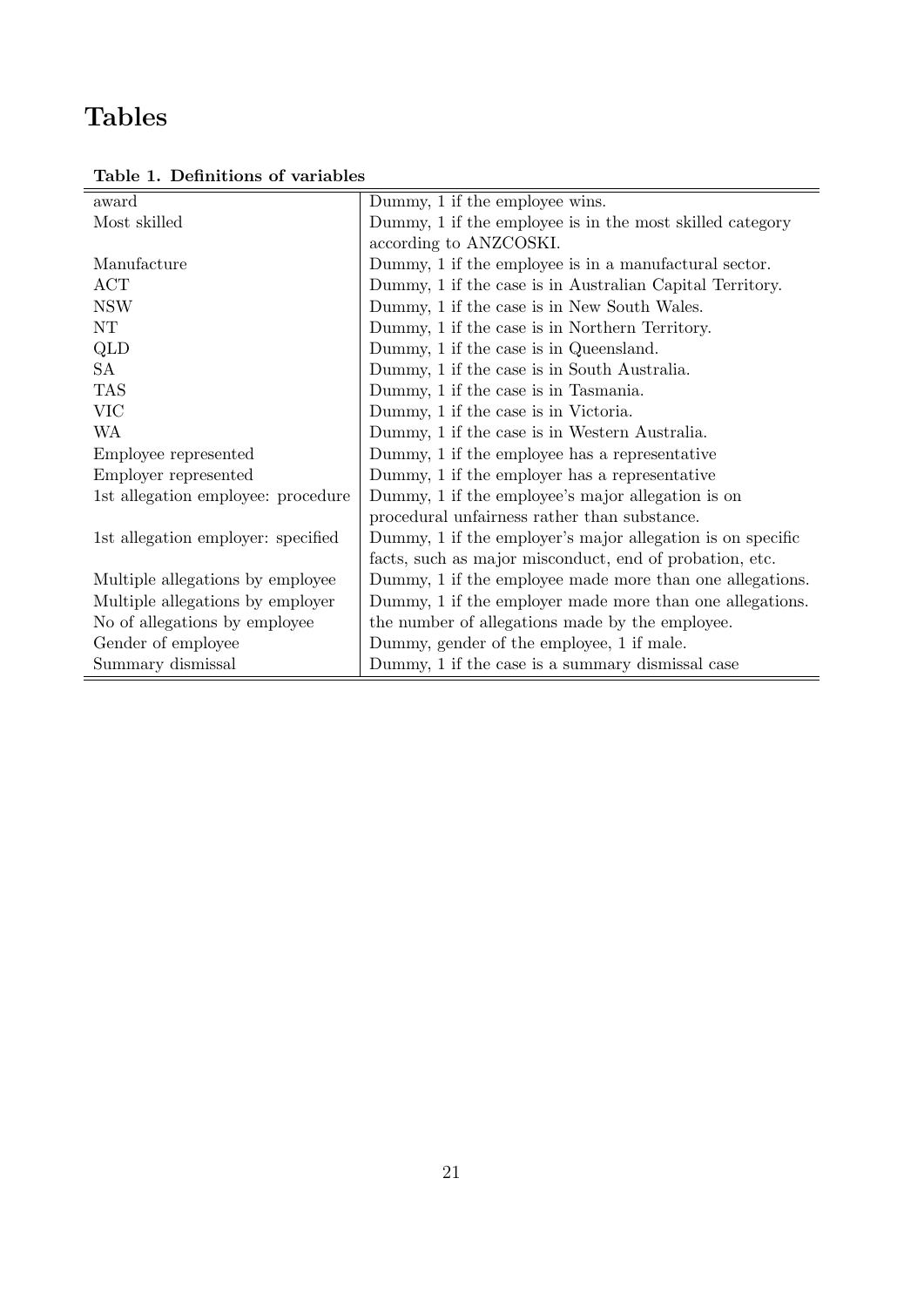|                               | All   | WRA   | WCH   | <b>FWA</b> |
|-------------------------------|-------|-------|-------|------------|
| award                         | .393  | .437  | .295  | .383       |
| Most skilled                  | .226  | .189  | .198  | .254       |
| Manufacture                   | .180  | .227  | .203  | .146       |
| ACT                           | .034  | .034  | .041  | .032       |
| <b>NSW</b>                    | .276  | .239  | .424  | .274       |
| NT                            | .026  | .043  | .005  | .019       |
| QLD                           | .135  | .074  | .097  | .179       |
| <b>SA</b>                     | .063  | .039  | .032  | .084       |
| <b>TAS</b>                    | .017  | .014  | .018  | .018       |
| VIC                           | .361  | .508  | .313  | .277       |
| WA                            | .089  | .050  | .069  | .116       |
| Employee represented          | .708  | .886  | .747  | .589       |
| Employer represented          | .791  | .885  | .880  | .716       |
| 1st claim employee: procedure | .207  | .218  | .078  | .222       |
| 1st claim employer: specified | .333  | .364  | .207  | .336       |
| Multiple claims by employee   | .550  | .410  | .682  | .614       |
| Multiple claims by employer   | .521  | .406  | .696  | .563       |
| No of claims by employee      | 1.685 | 1.492 | 1.793 | 1.787      |
| Gender of employee            | .718  | .722  | .765  | .708       |
| Summary cases                 | .225  | .207  | .226  | .236       |
| No of commissioners           | 81    | 51    | 38    | 63         |
| No. of cases                  | 2,223 | 774   | 217   | 1,232      |

|  |  |  | Table 2. Sample statistics |
|--|--|--|----------------------------|
|--|--|--|----------------------------|

**Table 3. Workers's success rate by year and institution**

| All<br>WCH<br>FWA<br>Year<br>WRA<br>.410(78)<br>.410(78)<br>2000<br>.500(170)<br>.503(173)<br>2001<br>.458(131)<br>.459(135)<br>2002<br>$.395**$ (152)<br>$.380**$ (158)<br>2003<br>$.368**$ (106)<br>$.364**$ (107)<br>2004<br>.427(75)<br>$.436**$ (78)<br>2005<br>.560(25)<br>$.391*(64)$<br>2006<br>$.338** (65)$<br>$.282**$ (39)<br>2007<br>$.278**$ (79)<br>$.344**$ (64)<br>2008<br>$.266**$ (79)<br>$.401**$ (147)<br>2009<br>.438(112)<br>$.412**$ (226)<br>$.286**$ (35)<br>$.412**$ (226)<br>2010<br>$.374**$ (235)<br>$.374**$ (235)<br>2011<br>$.373**$ (241)<br>$.373**$ (241)<br>2012<br>$.346**$ (295)<br>$.346**$ (295)<br>2013<br>$.408**$ (120)<br>$.408**$ (120)<br>2014<br>$.295**$ (217)<br>$.394**$ (2,184)<br>$.435**$ (754)<br>$.383**$ $(1,232)$<br>Total |  | $\sim$ |  |
|--------------------------------------------------------------------------------------------------------------------------------------------------------------------------------------------------------------------------------------------------------------------------------------------------------------------------------------------------------------------------------------------------------------------------------------------------------------------------------------------------------------------------------------------------------------------------------------------------------------------------------------------------------------------------------------------------------------------------------------------------------------------------------------|--|--------|--|
|                                                                                                                                                                                                                                                                                                                                                                                                                                                                                                                                                                                                                                                                                                                                                                                      |  |        |  |
|                                                                                                                                                                                                                                                                                                                                                                                                                                                                                                                                                                                                                                                                                                                                                                                      |  |        |  |
|                                                                                                                                                                                                                                                                                                                                                                                                                                                                                                                                                                                                                                                                                                                                                                                      |  |        |  |
|                                                                                                                                                                                                                                                                                                                                                                                                                                                                                                                                                                                                                                                                                                                                                                                      |  |        |  |
|                                                                                                                                                                                                                                                                                                                                                                                                                                                                                                                                                                                                                                                                                                                                                                                      |  |        |  |
|                                                                                                                                                                                                                                                                                                                                                                                                                                                                                                                                                                                                                                                                                                                                                                                      |  |        |  |
|                                                                                                                                                                                                                                                                                                                                                                                                                                                                                                                                                                                                                                                                                                                                                                                      |  |        |  |
|                                                                                                                                                                                                                                                                                                                                                                                                                                                                                                                                                                                                                                                                                                                                                                                      |  |        |  |
|                                                                                                                                                                                                                                                                                                                                                                                                                                                                                                                                                                                                                                                                                                                                                                                      |  |        |  |
|                                                                                                                                                                                                                                                                                                                                                                                                                                                                                                                                                                                                                                                                                                                                                                                      |  |        |  |
|                                                                                                                                                                                                                                                                                                                                                                                                                                                                                                                                                                                                                                                                                                                                                                                      |  |        |  |
|                                                                                                                                                                                                                                                                                                                                                                                                                                                                                                                                                                                                                                                                                                                                                                                      |  |        |  |
|                                                                                                                                                                                                                                                                                                                                                                                                                                                                                                                                                                                                                                                                                                                                                                                      |  |        |  |
|                                                                                                                                                                                                                                                                                                                                                                                                                                                                                                                                                                                                                                                                                                                                                                                      |  |        |  |
|                                                                                                                                                                                                                                                                                                                                                                                                                                                                                                                                                                                                                                                                                                                                                                                      |  |        |  |
|                                                                                                                                                                                                                                                                                                                                                                                                                                                                                                                                                                                                                                                                                                                                                                                      |  |        |  |
|                                                                                                                                                                                                                                                                                                                                                                                                                                                                                                                                                                                                                                                                                                                                                                                      |  |        |  |

 $\frac{1}{\sqrt{2}}$  significantly different from .5 at 10% level; \*\* significantly different from .5 at 5% level. In parentheses are the number of cases. A small number of cases are excluded for this purpose as they are in years with too small a number of cases.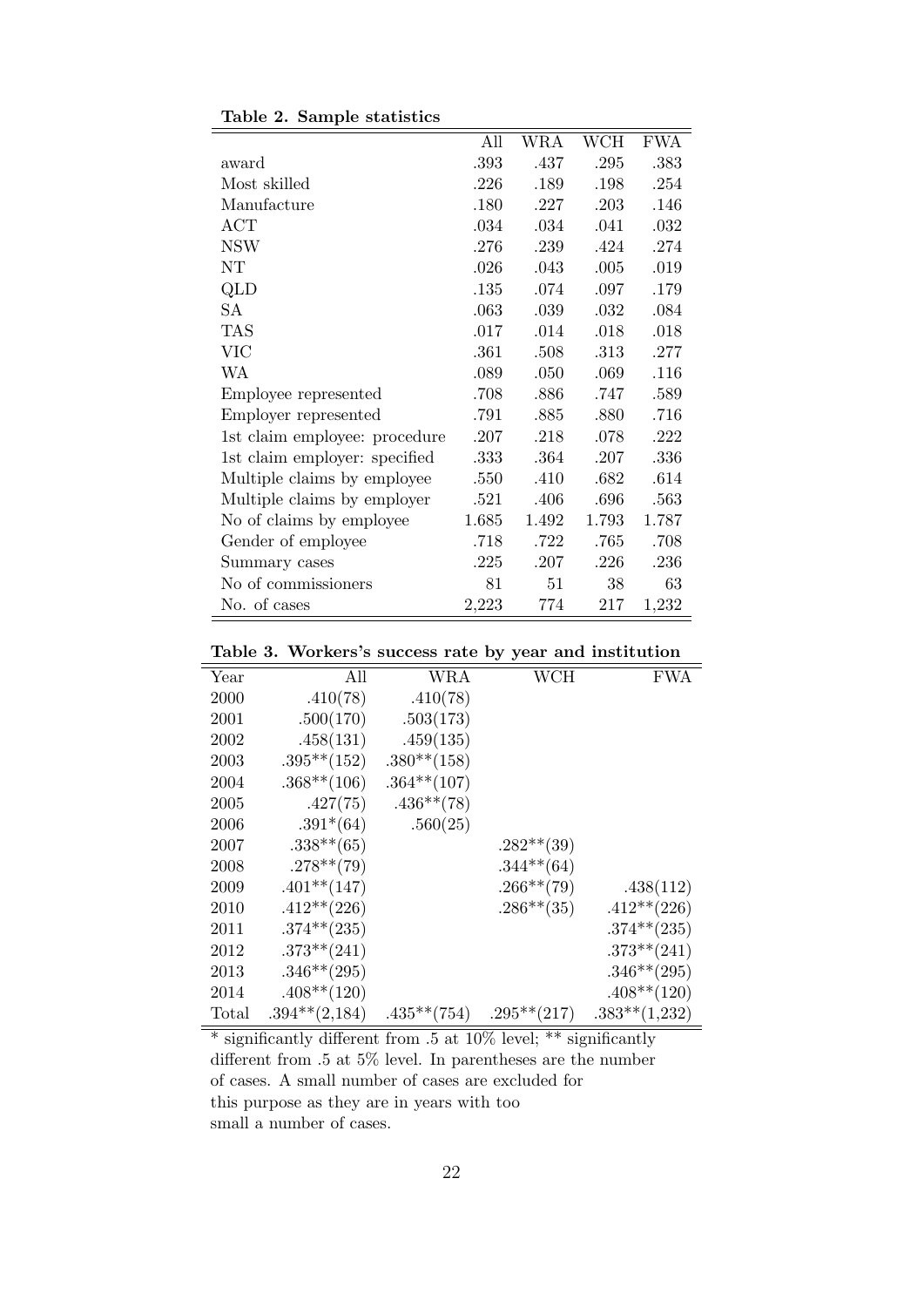|                      | Union only | Employer only | Union and Employer | None  | all    |
|----------------------|------------|---------------|--------------------|-------|--------|
| Coalition appointees | 3.70       | 14.81         | 1.23               | 7.41  | 27.16  |
|                      | (42)       | (.33)         | (0)                | (.42) | (.35)  |
| Labour appointees    | 39.51      | 16.05         | 2.47               | 14.81 | 72.84  |
|                      | (44)       | .29)          | (.53)              | (.50) | (42)   |
| All                  | 43.21      | 30.86         | 3.70               | 22.22 | 100.00 |
|                      | .44)       | .31)          | .35)               | .47   | (.40)  |

**Table 4. Commissioner Characteristics (%) and their rate of awards**

Obs. 81 commissioners.

The proportion of the cases awarded to the employees are in the parentheses.

|                               | WRA  | WCH  | <b>FWA</b>         |
|-------------------------------|------|------|--------------------|
| No of Commissioners           | (16) | (14) | $\left( 25\right)$ |
| Multiple claims by employee   | .238 | .686 | .272               |
| Multiple claims by employer   | .209 | .769 | .410               |
| Gender of employee            | .479 | .788 | .404               |
| Manufacture                   | .184 | .582 | .189               |
| Occupation                    | .562 | .479 | .327               |
| Most skilled                  | .545 | .228 | $.067*$            |
| Employer represented          | .543 | .579 | .114               |
| Employee represented          | .577 | .979 | $.040**$           |
| 1st claim employee: procedure | .668 | .906 | $.083*$            |
| 1st claim employer: specified | .151 | .925 | .749               |
| Summary cases                 | .232 | .707 | .121               |
| no of cases                   | 185  | 92   | 337                |

Table 5A. *P***-values of** *F***<b>-Tests for random assignment of the cases (NSW)** 

 $\sqrt{\frac{1}{1+\frac{1}{\sqrt{1+\frac{1}{\sqrt{1+\frac{1}{\sqrt{1+\frac{1}{\sqrt{1+\frac{1}{\sqrt{1+\frac{1}{\sqrt{1+\frac{1}{\sqrt{1+\frac{1}{\sqrt{1+\frac{1}{\sqrt{1+\frac{1}{\sqrt{1+\frac{1}{\sqrt{1+\frac{1}{\sqrt{1+\frac{1}{\sqrt{1+\frac{1}{\sqrt{1+\frac{1}{\sqrt{1+\frac{1}{\sqrt{1+\frac{1}{\sqrt{1+\frac{1}{\sqrt{1+\frac{1}{\sqrt{1+\frac{1}{\sqrt{1+\frac{1}{\sqrt{1+\frac{1}{\sqrt{1+\frac{1}{\sqrt{1+\frac{1}{$ 

|  |  |  |  |  |  |  | Table 5B. $P$ -values of $F$ -Tests for random assignment of the cases (VIC) |  |  |  |  |
|--|--|--|--|--|--|--|------------------------------------------------------------------------------|--|--|--|--|
|--|--|--|--|--|--|--|------------------------------------------------------------------------------|--|--|--|--|

|                               | WRA      | WCH      | <b>FWA</b>         |
|-------------------------------|----------|----------|--------------------|
| No of judges                  | (34)     | (16)     | $\left( 21\right)$ |
| Multiple claims by employee   | .236     | .389     | .698               |
| Multiple claims by employer   | .156     | $.006**$ | .311               |
| Gender of employee            | .317     | .645     | .304               |
| Manufacture                   | .934     | .154     | .594               |
| Occupation                    | .346     | .962     | .277               |
| Most skilled                  | $.021**$ | .700     | .481               |
| Employer represented          | .162     | .921     | .496               |
| Employee represented          | .155     | .968     | .041               |
| 1st claim employee: procedure | .436     | .931     | .552               |
| 1st claim employer: specified | .178     | .542     | $.042**$           |
| Summary cases                 | .755     | .860     | $.002**$           |
| no of cases                   | 393      | 68       | 341                |

\*\* Significant at 5% level; \* Significant at 10% level.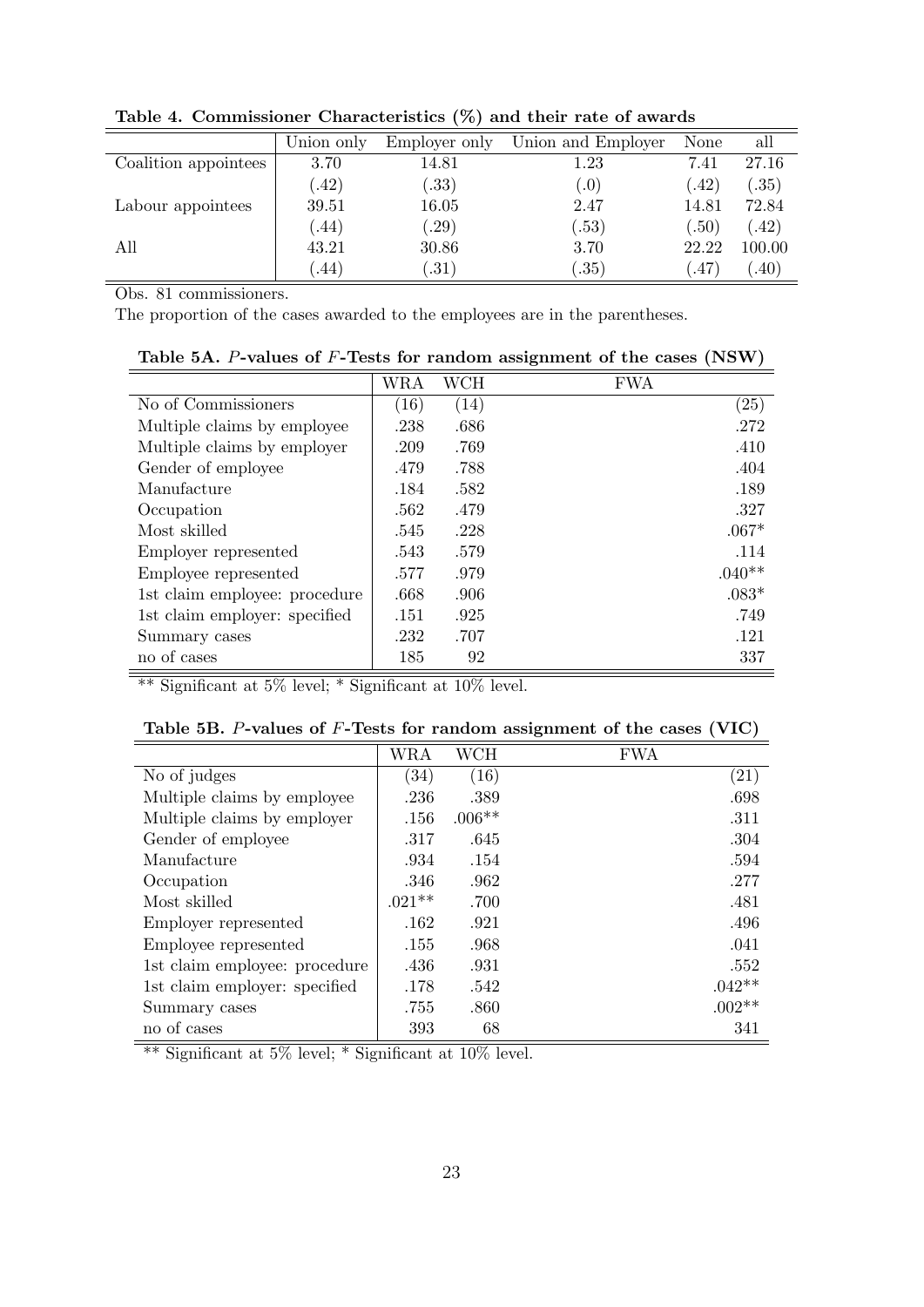|                               | WRA  | WCH               | <b>FWA</b> |
|-------------------------------|------|-------------------|------------|
| No of judges                  | (5)  | $\left( 4\right)$ | (13)       |
| Multiple claims by employee   | .130 | .180              | .258       |
| Multiple claims by employer   | .126 | .862              | .585       |
| Gender of employee            | .295 | .851              | .237       |
| Manufacture                   | .824 | .412              | $.056*$    |
| Occupation                    | .843 | .690              | .125       |
| Most skilled                  | .336 | .851              | .211       |
| Employer represented          | .664 | $.054*$           | .238       |
| Employee represented          | .999 | .180              | .201       |
| 1st claim employee: procedure | .541 | .233              | $.064*$    |
| 1st claim employer: specified | .498 | .851              | .242       |
| Summary cases                 | .666 | .439              | $.001**$   |
| no of cases                   | 57   | 21                | 221        |

**Table 5C.** *P***-values of** *F***-Tests for random assignment of the cases (QLD)**

\*\* Significant at 5% level; \* Significant at 10% level.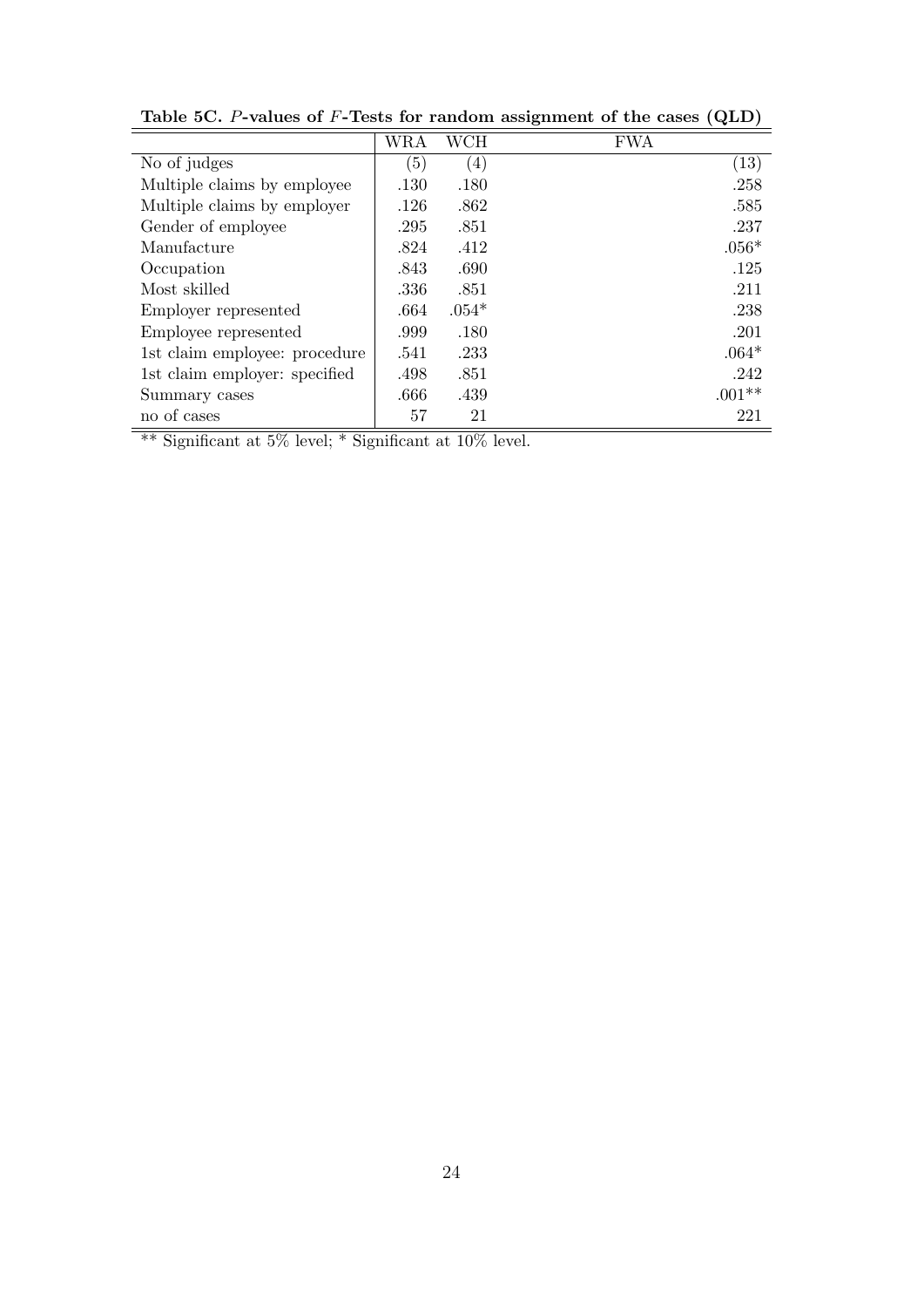|                                | $\overline{\text{OLS}}$ | Fixed effect linear | Probit            | Fixed effect logit |
|--------------------------------|-------------------------|---------------------|-------------------|--------------------|
| <b>FWA</b>                     | $-.176$                 | $-.172$             | $-.187$           | $-.206$            |
|                                | $[-0.86]$               | $[-0.84]$           | $[-0.93]$         | $[-0.93]$          |
| <b>WCH</b>                     | $-.323**$               | $-.292**$           | $-.343**$         | $-.323**$          |
|                                | $[-3.00]$               | $[-2.55]$           | $[-2.96]$         | $[-2.47]$          |
| Commissioner Characteristics   |                         |                     |                   |                    |
| Gender                         | .014                    |                     | .016              |                    |
|                                | [0.33]                  |                     | [0.40]            |                    |
| Labour appointee               | .027                    |                     | .025              |                    |
|                                | [0.58]                  |                     | [0.56]            |                    |
| Union background only          | $-.016$                 |                     | $-.017$           |                    |
|                                | $[-0.38]$               |                     | $[-0.42]$         |                    |
| Employer association only      | $-.100**$               |                     | $-.098**$         |                    |
|                                | $[-2.47]$               |                     | $[-2.49]$         |                    |
| Union and Employer association | .041                    |                     | .039              |                    |
|                                | [0.34]                  |                     | [0.33]            |                    |
| Labour appointee $\times$ FWA  | .009                    | .036                | .011              | .042               |
|                                | [0.14]                  | [0.57]              | [0.18]            | [0.61]             |
| Labour appointee $\times$ WCH  | $.126*$                 | .121                | $.153**$          | $.152*$            |
|                                | [1.77]                  | $[1.62]$            | [2.16]            | [1.82]             |
| Case characteristics           |                         |                     |                   |                    |
| Employee represented           | $.128**$                | $.136***$           | $.135***$         | $.160**$           |
|                                | [5.83]                  | [5.73]              | $[5.87]$          | $[6.22]$           |
| Employer represented           | $-.162**$               | $-.156**$           | $-.164**$         | $-.180**$          |
|                                | $[-6.91]$               | $[-6.07]$           | $[-7.61]$         | $[-6.13]$          |
| 1st claim employee: procedure  | $.137**$                | $.136**$            | $.134***$         | $.149**$           |
|                                | [6.39]                  | $[5.60]$            | $[6.72]$          | [5.83]             |
| 1st claim employer: specified  | $-.170**$               | $-.172**$           | $-.168**$         | $-.191**$          |
|                                | $[-6.31]$               | $[-8.11]$           | $[-6.32]$         | $[-7.93]$          |
| No of claims by employee       | $.095**$                | $.093**$            | $.094**$          | $.104**$           |
|                                | $[7.34]$                | [6.40]              | $[7.59]$          | $[7.00]$           |
| Gender of Employee             | $-.040*$                | $-.048**$           | $-.039*$          | $-.054**$          |
|                                | $[-1.66]$               | $[-2.04]$           | $[-1.70]$         | $[-2.08]$          |
| Summary cases                  | $.145**$                |                     | $.140**$ $.137**$ | $.147**$           |
|                                | [5.07]                  | [5.87]              | [5.27]            | [5.80]             |
| Skill level                    |                         | yes                 |                   |                    |
| Industry                       |                         | yes                 |                   |                    |
| year dummies                   |                         | yes                 |                   |                    |
| State                          |                         | yes                 |                   |                    |
| Obs                            | 2,223                   | 2,223               | 2,2223            | 2,214              |

**Table 6A. Estimation results (full sample)**

Reference groups: the regime of WRA, and commissioners

who had neither union or employer association background.

For Probit and Fixed effect Logit models, presented are the marginal effects.

*t−*values calculated are in the brackets. Robust standard errors are for OLS and Probit.

 $^{**}$  Significant at 5% level;  $^*$  Significant at 10% level.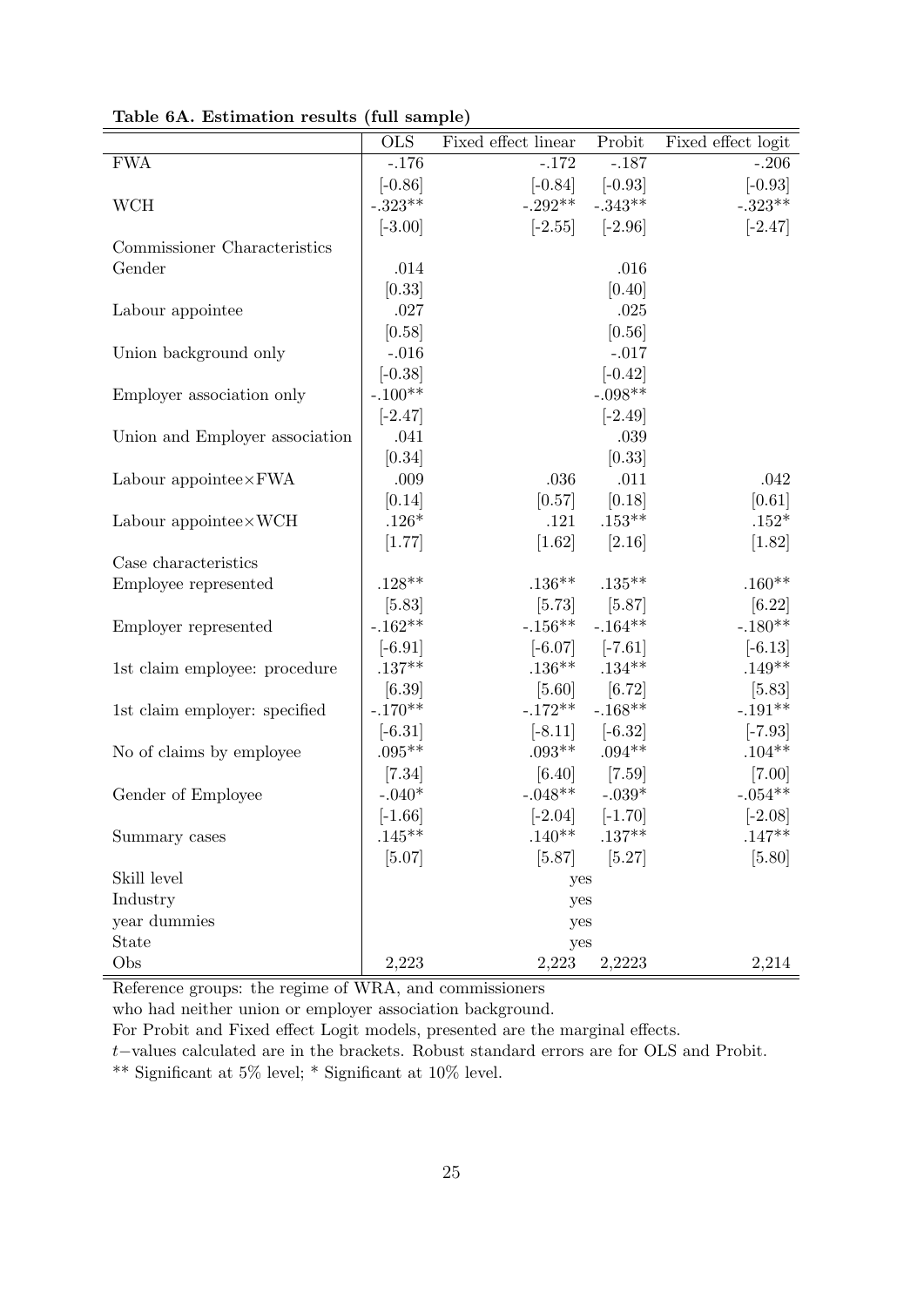|                                | <b>OLS</b> | Fixed effect linear | Probit    | Fixed effect logit |
|--------------------------------|------------|---------------------|-----------|--------------------|
| <b>FWA</b>                     | $-.133$    | $-.016$             | $-183$    | $-.026$            |
|                                | $[-0.35]$  | $[-0.05]$           | $[-0.59]$ | $[-0.11]$          |
| <b>WCH</b>                     | $-.337*$   | $-.302$             | $-.322*$  | $-.196$            |
|                                | $[-1.94]$  | $[-1.57]$           | $[-1.67]$ | $[-1.17]$          |
| Commissioner Characteristics   |            |                     |           |                    |
| Gender                         | $-.084$    |                     | $-.078$   |                    |
|                                | $[-1.22]$  |                     | $[-1.19]$ |                    |
| Labour appointee               | $.139**$   |                     | $.168**$  |                    |
|                                | [3.03]     |                     | [2.65]    |                    |
| Union background only          | .051       |                     | .048      |                    |
|                                | [0.88]     |                     | [0.89]    |                    |
| Employer association only      | $-.167**$  |                     | $-.170*$  |                    |
|                                | $[-2.92]$  |                     | $[-3.20]$ |                    |
| Union and Employer association | $-.197**$  |                     | $-.201**$ |                    |
|                                | $[-2.14]$  |                     | $[-2.54]$ |                    |
| Labour appointee×FWA           | $-.091$    | $-.160$             | $-.118$   | $-.150$            |
|                                | $[-1.24]$  | $[-1.28]$           | $[-1.40]$ | $[-1.45]$          |
| Labour appointee×WCH           | $-.023$    | $-.022$             | $-.043$   | $-.041$            |
|                                | $[-0.20]$  | $[-0.17]$           | $[-0.33]$ | $[-0.39]$          |
| Case characteristics           |            |                     |           |                    |
| Employee represented           | $.131**$   | $.134***$           | $.131**$  | $.107**$           |
|                                | [3.12]     | [2.87]              | [3.16]    | [2.63]             |
| Employer represented           | $-.144**$  | $-.154**$           | $-.145**$ | $-.125**$          |
|                                | $[-3.09]$  | $[-2.85]$           | $[-3.29]$ | $[-2.08]$          |
| 1st claim employee: procedure  | $.150**$   | $.158***$           | $.148**$  | $.124**$           |
|                                | [3.43]     | [3.11]              | [3.66]    | [2.59]             |
| 1st claim employer: specified  | $-.142**$  | $-.159**$           | $-.137**$ | $-.126**$          |
|                                | $[-2.49]$  | $[-3.88]$           | $[-2.49]$ | $[-2.42]$          |
| No of claims by employee       | $.094**$   | $.093**$            | $.092**$  | $.071**$           |
|                                | [3.62]     | [3.22]              | [3.86]    | [2.82]             |
| Gender of Employee             | $-.014$    | $-.032$             | $-.021$   | $-.036$            |
|                                | $[-0.26]$  | $[-0.69]$           | $[-0.42]$ | $[-0.90]$          |
| Summary cases                  | $.101**$   | $.079*$             | $.088**$  | .048               |
|                                | [2.96]     | $[1.80]$            | [2.69]    | $[1.30]$           |
| Skill level                    |            | yes                 |           |                    |
| Industry                       |            | yes                 |           |                    |
| Obs                            | 614        | 614                 | 614       | 599                |

**Table 6B. Estimation results (NSW cases only)**

Reference groups: the regime of WRA, and commissioners

who had neither union or employer association background.

For Probit and Fixed effect Logit models, presented are the marginal effects.

*t−*values calculated are in the brackets. Robust standard errors are for OLS and Probit.

\*\* Significant at 5% level; \* Significant at 10% level.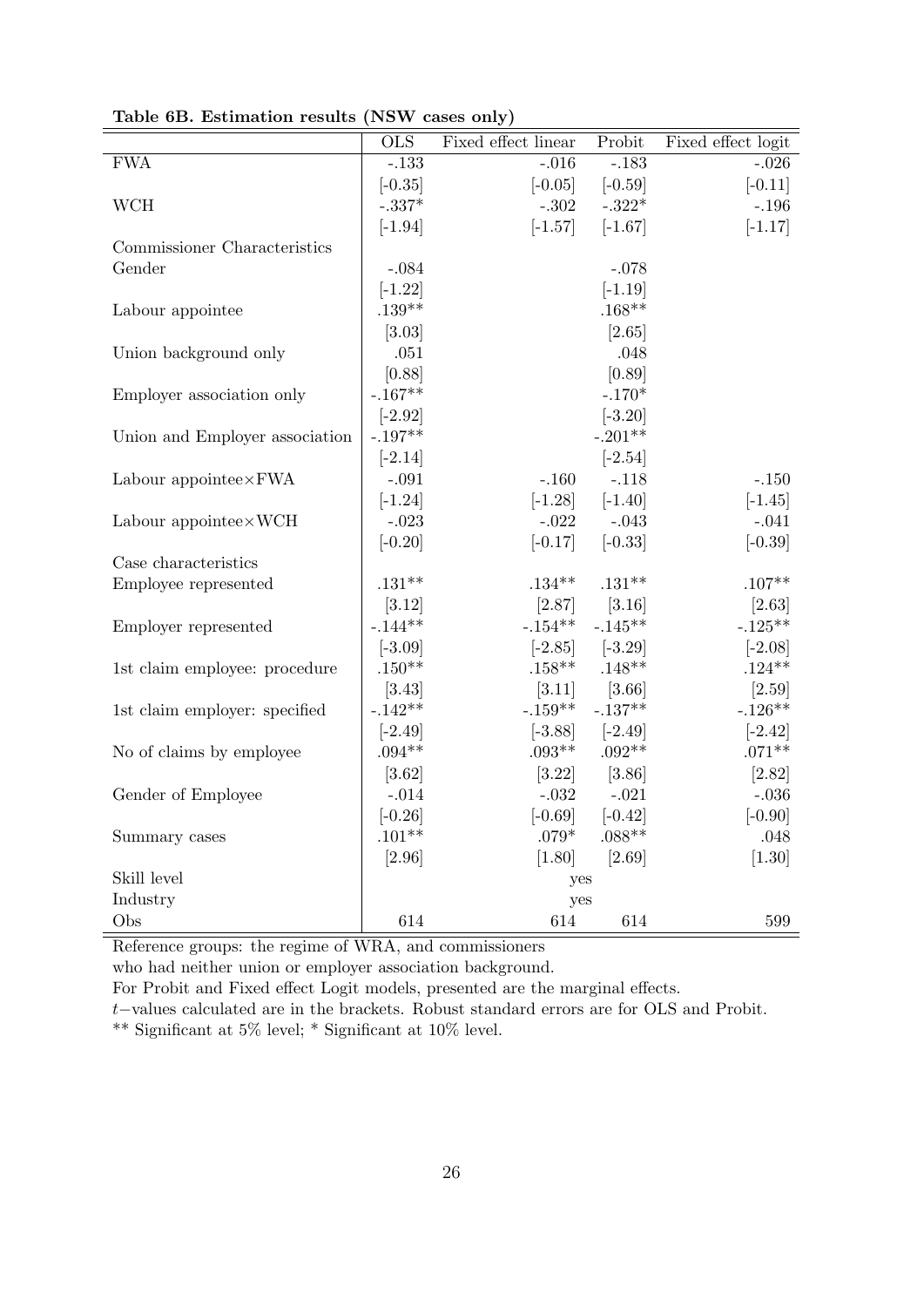# **References**

- Addison, J. and Teixeira, P. (2003). The economics of employment protection. *Journal of Labor Research*, 24(1):85–129.
- Ashenfelter, O., Eisenberg, T., and Schwab, S. J. (1995). Politics and the judiciary: The influence of judicial background on case outcomes. *Journal of Legal Studies*, 24:257–281.
- Bertola, G. (1999). Microeconomic perspectives on aggregate labour markets. In Ashenfelter, O. and Card, D., editors, *Handbook of Labour Economics*, chapter I, pages 2985–3028. North Holland , Amsterdam.
- Booth, J. F. (2010). Judicial activism from a law and economics perspective: Party effects and partisan abuse. mimeo, Research School of Economics and Centre for Law & Economics, Australian National University.
- Booth, J. F. and Freyens, B. P. (2014). A study of political activism in labour courts. *Economic Letters*, 123(3):370–373.
- Brennan, G. (1996). Judicial independence. opening address. Australian Judicial Conference, Canberra, 2 November 1996, Available at http://www.jca.asn.au/attachments/brennan.html.
- Buechtemann, C. (1993). Introduction. In *Employment Security and Labor Market Behavior; Interdisciplinary Approaches and International Evidence*, chapter I, pages 3–66. ILR Press, Ithaca, New York.
- Chamberlain, G. (1982). Analysis of covariance with qualitative data.
- Chapman, A. (2009). Unfair dismissal law and work choices: From safety net standard to legal privilege. *Economic and Labour Relations Review*, 16(2):225–238.
- Cohen, M. A. (1992). The motives of judges: Empirical evidence from antitrust sentencing. *International Review of Law and Economics*, 12(1):237–264.
- Cross, F. B. (1999). The judiciary and public choice. *Hastings Law Journal*, 50(2):355–371.
- Department of Education, Employment and Workplace Relations (2012). Towards more productive and equitable workplaces - an evaluation of the fair work legislation. Ch. 9 Unfair Dismissal, pp. 209 - 231. Available at https://employment.gov.au/ fair-work-act-review.
- Eisenberg, T. (1990). Testing the selection effect: A new theoretical framework with empirical tests. *Journal of Legal Studies*, 19(2 (Part 1)):337 – 358.
- Eisenberg, T. and Johnson, S. L. (1991). The effects of intent: Do we know how legal standards work? *Cornell Law Review*, 76(6):1151–1197.
- Emerson, M. (1988). Regulation or deregulation of the labour market: Policy regimes for the recruitment and dismissal of employees in the industrialised countries. *European Economic Review*, 32(4):775–817.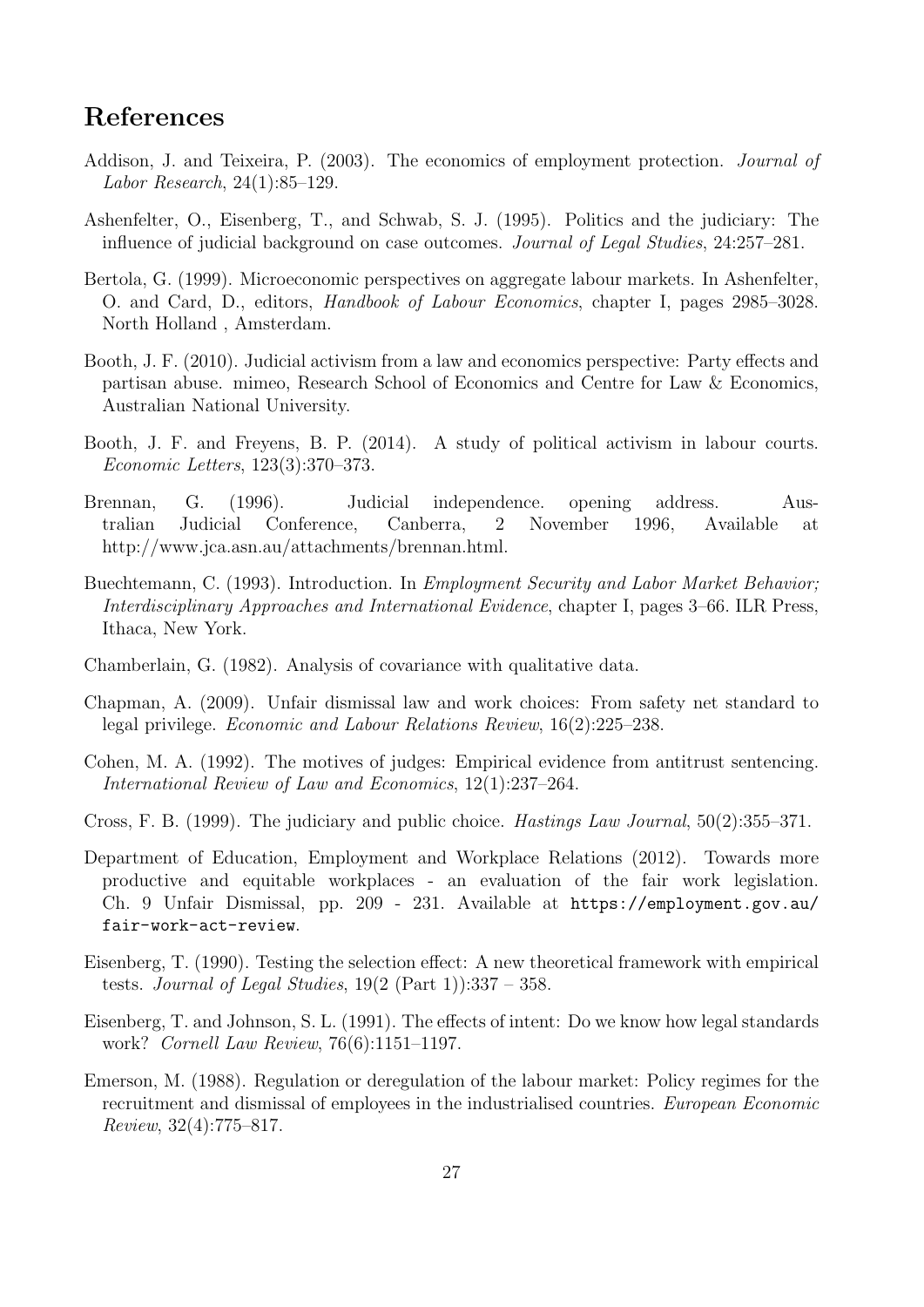- Epstein, L., Landes, W. M., and Posner, R. A. (2013). *he Behavior of Federal Judges*. Harvard University Press, Cambridge.
- Feld, L. P. and Voigt, S. (2003). Economic growth and judicial independence: Cross-country evidence using a new set of indicators. *European Journal of Political Economy*, 19(3):497– 527.
- Ferejohn, J. A. and Kramer, L. D. (2006). *Judicial Independence in a Democracy: Institutionalizing Judicial Restraint*. Cambridge University Press, Cambridge, UK.
- Freyens, B. P. and Oslington, P. (2013). A first look at incidence and outcomes of unfair dismissal claims under fair work, work choices and the workplace relations act. *Australian Journal of Labour Economics*, 16(2):295–306.
- Gavin, M. (1986). *Labor market rigidities and unemployment: the case of severance costs*. Board of Governors of the Federal Reserve System.
- Hansen, F. A. (2004). Is there a politically optimal level of judicial independence? *American Economic Review*, 94(3):712–729.
- Hayek, F. (1960). *The Constitution of Liberty*. University of Chicago Press.
- J.Miceli, T. and Cosgel, M. M. (1994). Reputation and judicial decision-making. *Journal of Economic Behavior & Organization*, 23(1):31–51.
- Kaufman, I. R. (1980). The essence of judicial independence. *Columbia Law Review*, 80(4):671–701.
- Kessler, D., Meites, T., and Miller, G. P. (1996). Explaining deviations from the fifty percent rule: A multimodal approach to the selection of cases for litigation. *The Journal of Legal Studies*, 25(1):233–259.
- Klerman, D. and Lee, Y.-H. A. (2014). Inferences from litigated cases. *Journal of Legal Studies*, 43(2):209–248.
- Kulik, C. T., Perry, E. L., and Pepper, M. B. (2003). Here comes the judge: The influence of judge personal characteristics on federal sexual harassment case outcomes. *Law and Human Behavior*, 27(1):69–86.
- Kuran, T. (1990). Private and public preferences. *Economics and Philosophy*, 6(1):1–26.
- Landes, W. M. and Posner, R. P. (1975). The independent judiciary in an interest-group perspective. *Journal of Law & Economics*, 18(3):875–901.
- Porta, R. L., de Silanes, F. L., Pop-Eleches, C., and Shleifer, A. (2004). Judicial checks and balances. *Journal of Political Economy*, 112(2):445–470.
- Priest, G. L. and Klein, B. (1984). The selection of disputes for litigation. *Journal of Legal Studies*, 13(1):1–55.